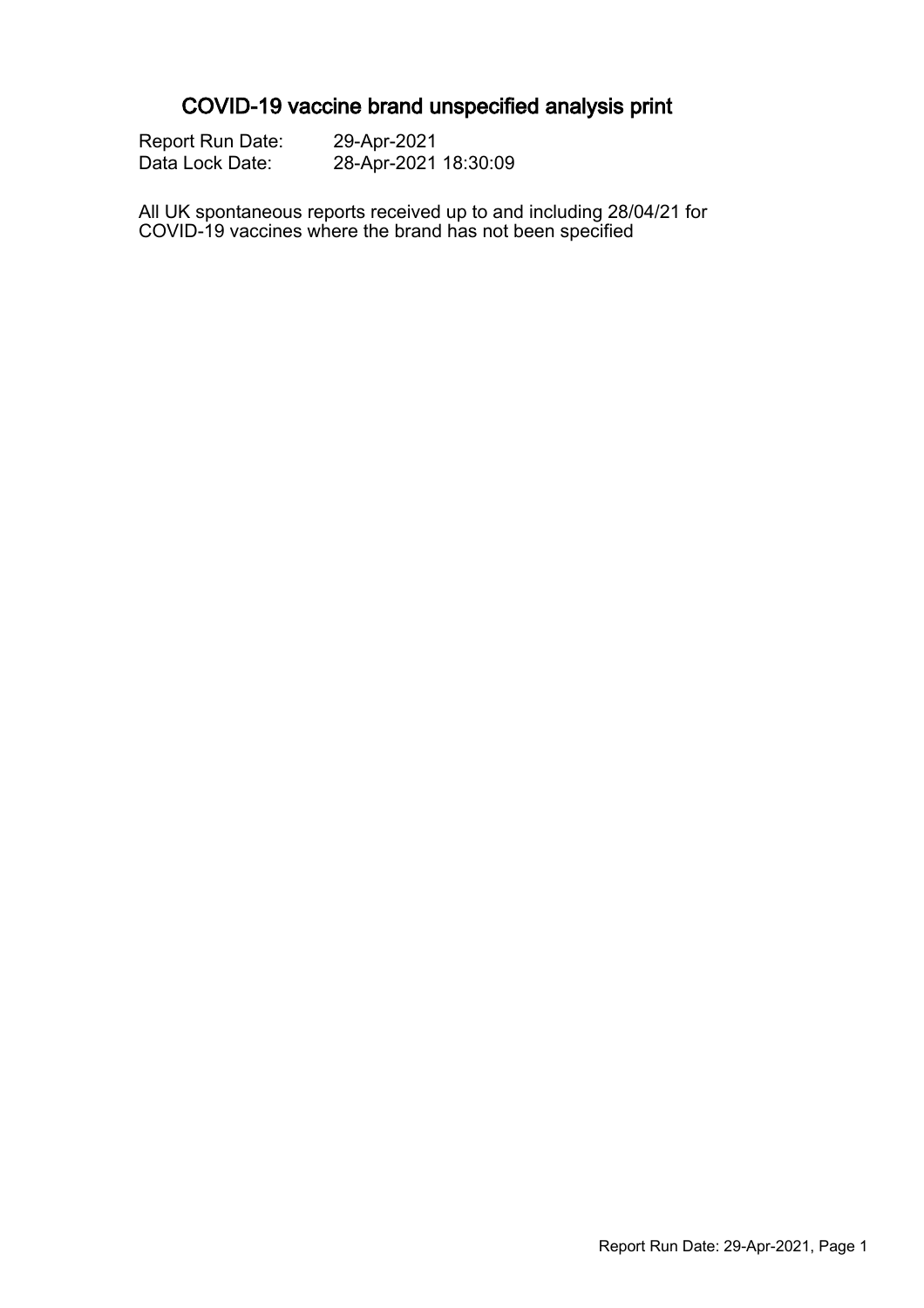### Name: COVID-19 vaccine brand unspecified analysis print

| <b>Reaction Name</b>                       | Total | <u>Fatal</u> |
|--------------------------------------------|-------|--------------|
| <b>Blood disorders</b>                     |       |              |
| Coagulopathies                             |       |              |
| Coagulopathy                               |       |              |
| Lymphatic system disorders NEC             |       |              |
| Lymphadenopathy                            | 10    |              |
| Marrow depression and hypoplastic anaemias |       |              |
| Aplastic anaemia                           |       |              |
| Myelosuppression                           |       |              |
| <b>Neutropenias</b>                        |       |              |
| Neutropenia                                | n     |              |
| Thrombocytopenias                          |       |              |
| Heparin-induced thrombocytopenia           |       |              |
| Immune thrombocytopenia                    |       |              |
| Thrombocytopenia                           |       |              |
| <b>Blood disorders SOC TOTAL</b>           | 24    |              |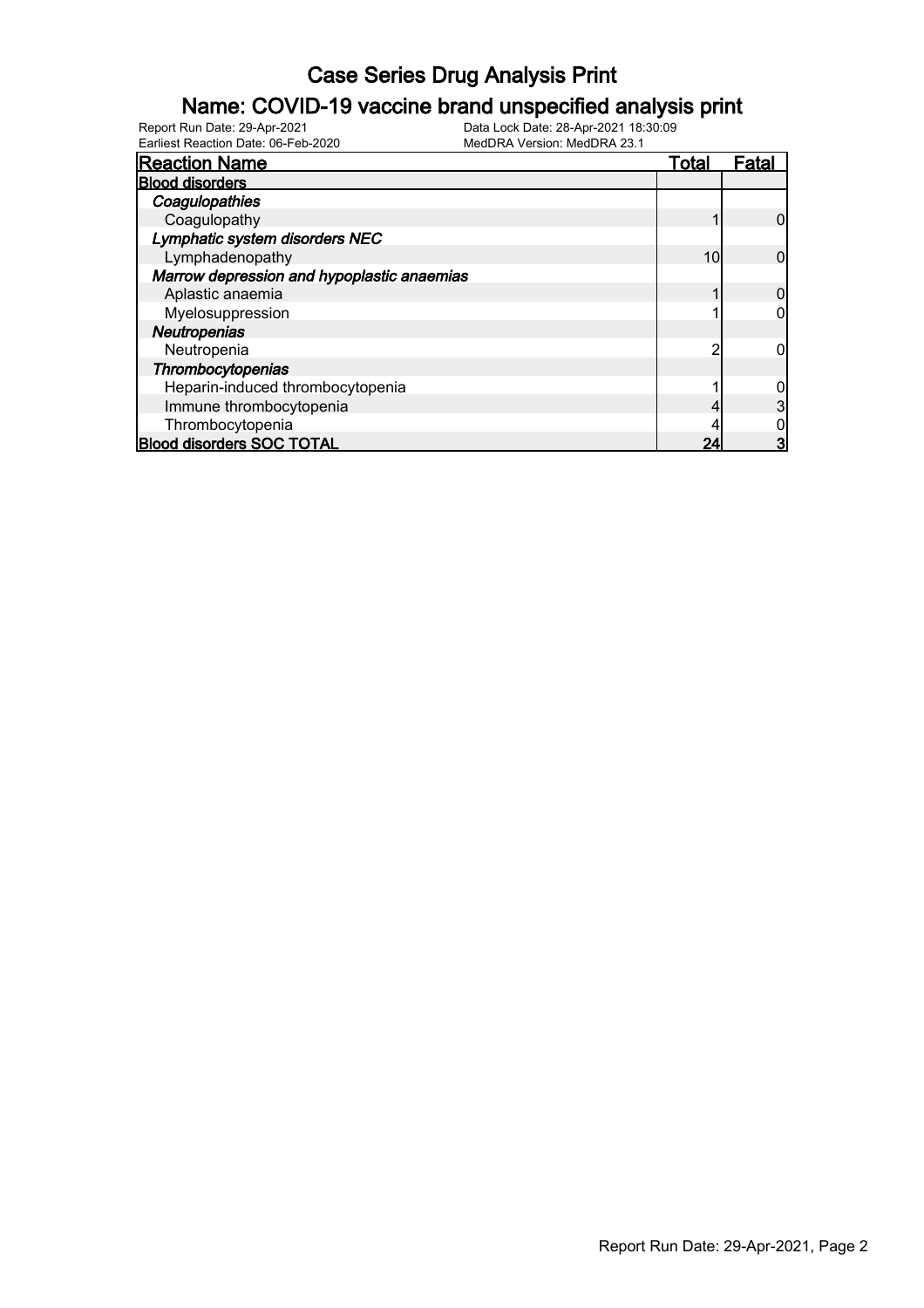### Name: COVID-19 vaccine brand unspecified analysis print

| <b>Reaction Name</b>                | Total | Fatal |
|-------------------------------------|-------|-------|
| <b>Cardiac disorders</b>            |       |       |
| Cardiac signs and symptoms NEC      |       |       |
| Palpitations                        |       |       |
| Ischaemic coronary artery disorders |       |       |
| Acute myocardial infarction         |       |       |
| Myocardial infarction               | 0     |       |
| <b>Myocardial disorders NEC</b>     |       |       |
| Left ventricular dysfunction        |       |       |
| Supraventricular arrhythmias        |       |       |
| Atrial fibrillation                 |       |       |
| Supraventricular tachycardia        |       |       |
| Cardiac disorders SOC TOTAL         | 15    |       |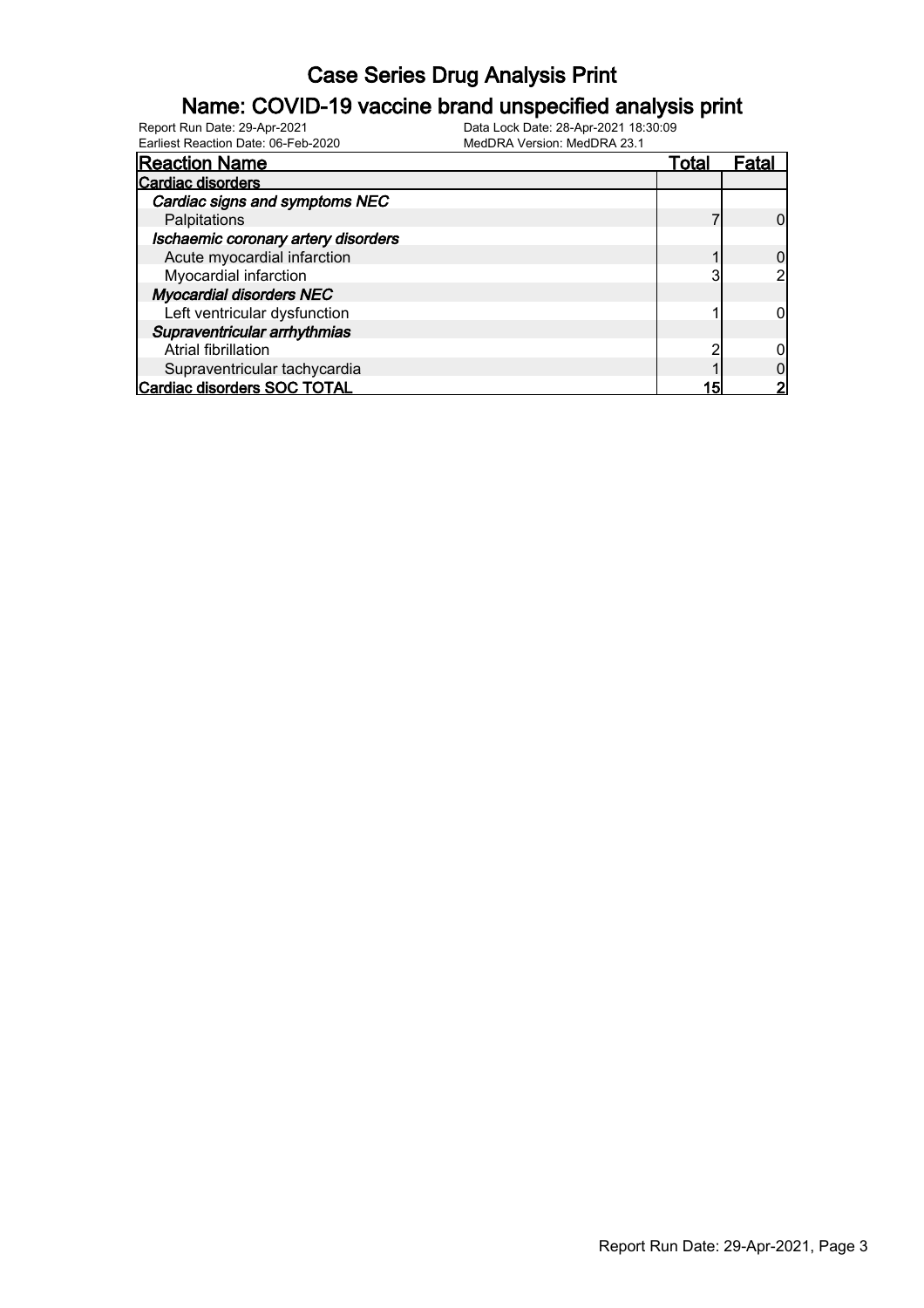### Name: COVID-19 vaccine brand unspecified analysis print

| <b>Reaction Name</b>              | Total | Fatal |
|-----------------------------------|-------|-------|
| Ear disorders                     |       |       |
| <b>Ear disorders NEC</b>          |       |       |
| Ear discomfort                    |       |       |
| Ear pain                          |       |       |
| Ear swelling                      |       |       |
| <b>External ear disorders NEC</b> |       |       |
| Excessive cerumen production      |       |       |
| <b>Hearing losses</b>             |       |       |
| Hypoacusis                        |       |       |
| Inner ear signs and symptoms      |       |       |
| Tinnitus                          |       |       |
| Vertigo                           |       |       |
| Ear disorders SOC TOTAL           | າາ    |       |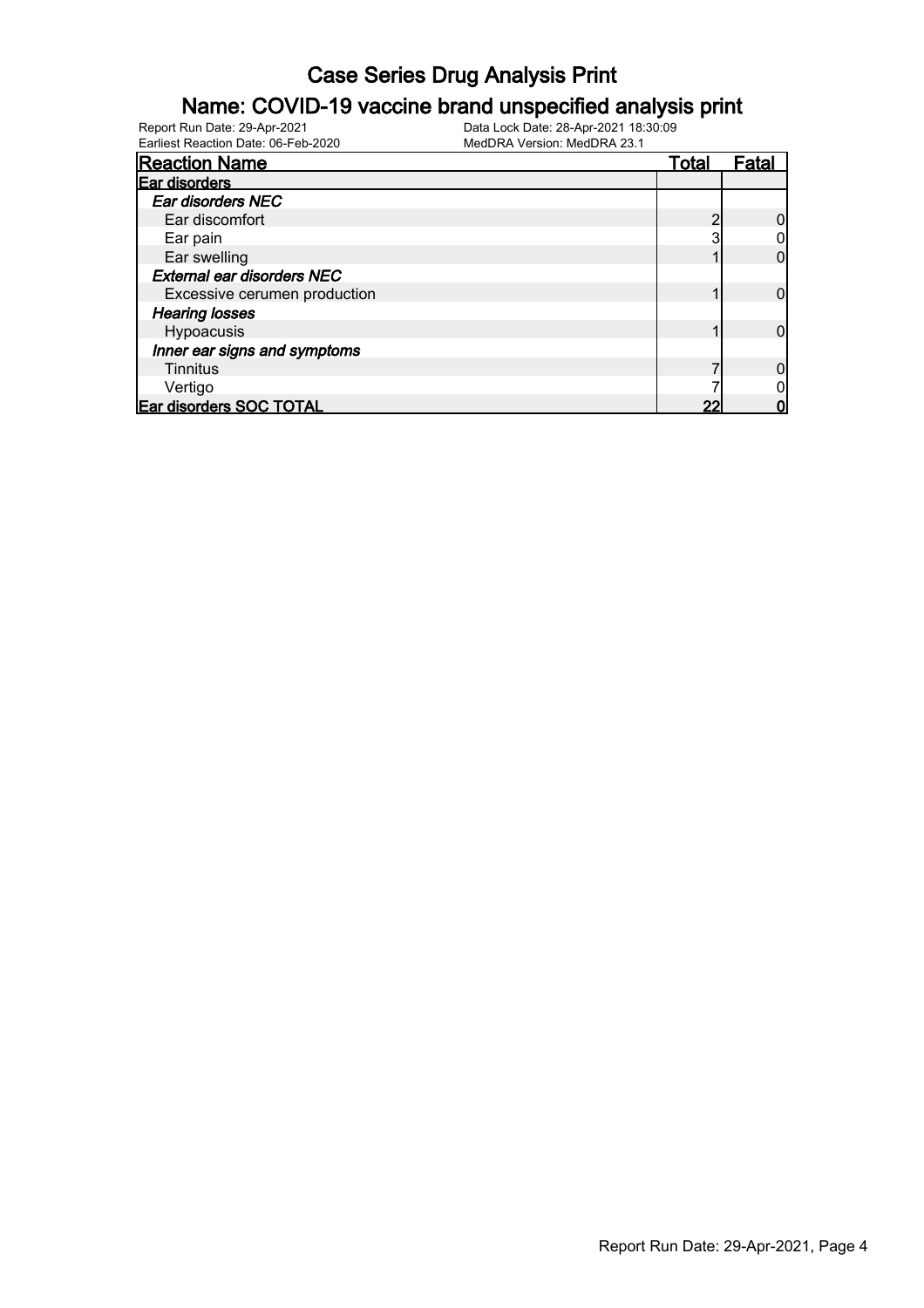### Name: COVID-19 vaccine brand unspecified analysis print

| Earliest Reaction Date: 06-Feb-2020<br>MedDRA Version: MedDRA 23.1 |                |                |
|--------------------------------------------------------------------|----------------|----------------|
| <u>Reaction Name</u>                                               | <u>Total</u>   | <b>Fatal</b>   |
| Eve disorders                                                      |                |                |
| Choroid and vitreous structural change, deposit and degeneration   |                |                |
| Vitreous floaters                                                  | $\overline{3}$ | $\overline{0}$ |
| Conjunctival and corneal bleeding and vascular disorders           |                |                |
| Conjunctival haemorrhage                                           |                | $\mathbf 0$    |
| <b>Lacrimation disorders</b>                                       |                |                |
| Lacrimation increased                                              | $\overline{2}$ | $\mathbf 0$    |
| Lid, lash and lacrimal infections, irritations and inflammations   |                |                |
| Swelling of eyelid                                                 |                | $\mathbf{0}$   |
| <b>Ocular disorders NEC</b>                                        |                |                |
| Eye pain                                                           | 2              | $\overline{0}$ |
| Eye swelling                                                       | 3              | 0              |
| Ocular discomfort                                                  | 2              | $\overline{0}$ |
| Ocular infections, inflammations and associated manifestations     |                |                |
| Eye allergy                                                        | 1              | $\overline{0}$ |
| Eye pruritus                                                       |                | 0              |
| <b>Ocular sensation disorders</b>                                  |                |                |
| Photophobia                                                        | 2              | 0              |
| Retinal bleeding and vascular disorders (excl retinopathy)         |                |                |
| Retinal haemorrhage                                                |                | 0              |
| Retinal structural change, deposit and degeneration                |                |                |
| <b>Retinal toxicity</b>                                            | 1              | 0              |
| <b>Visual disorders NEC</b>                                        |                |                |
| Diplopia                                                           | 2              | 0              |
| Photopsia                                                          |                | $\Omega$       |
| Vision blurred                                                     |                | 0              |
| Visual impairment and blindness (excl colour blindness)            |                |                |
| <b>Blindness</b>                                                   |                | 0              |
| <b>Blindness transient</b>                                         |                | 0              |
| Visual impairment                                                  |                | $\mathbf 0$    |
| <b>Eve disorders SOC TOTAL</b>                                     | 32             | $\overline{0}$ |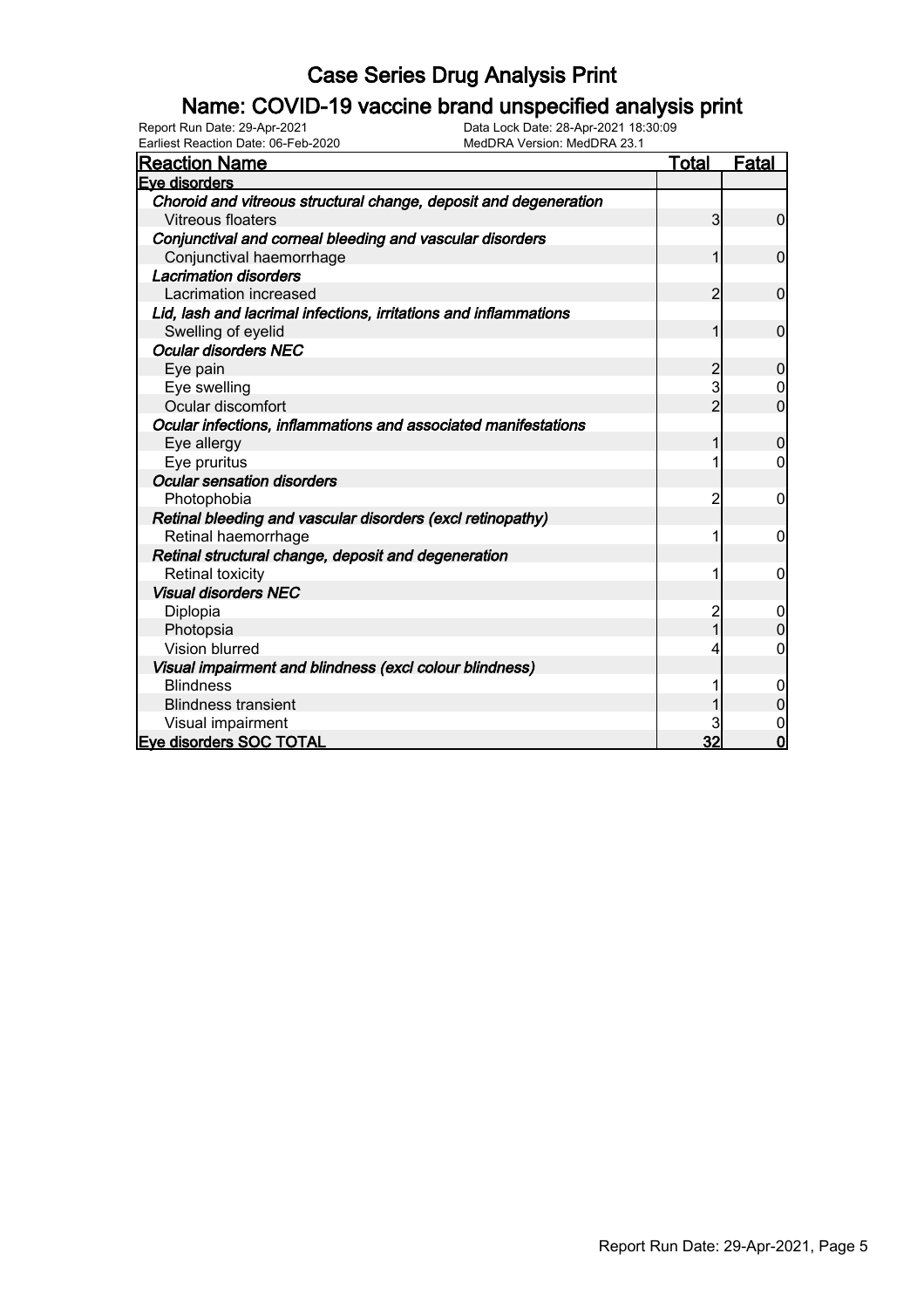### Name: COVID-19 vaccine brand unspecified analysis print

Earliest Reaction Date: 06-Feb-2020 MedDRA Version: MedDRA 23.1

| <b>Reaction Name</b>                                        | <b>Total</b>   | <b>Fatal</b>     |
|-------------------------------------------------------------|----------------|------------------|
| <b>Gastrointestinal disorders</b>                           |                |                  |
| Anal and rectal pains                                       |                |                  |
| Proctalgia                                                  |                | $\overline{0}$   |
| Dental pain and sensation disorders                         |                |                  |
| Toothache                                                   | 2              | $\mathbf 0$      |
| Diarrhoea (excl infective)                                  |                |                  |
| Diarrhoea                                                   | 24             | $\mathbf 0$      |
| Dyspeptic signs and symptoms                                |                |                  |
| Dyspepsia                                                   | $\overline{2}$ | $\mathbf 0$      |
| <b>Faecal abnormalities NEC</b>                             |                |                  |
| Abnormal faeces                                             | 2              | $\boldsymbol{0}$ |
| Faecaloma                                                   |                | 0                |
| Faeces discoloured                                          | $\overline{2}$ | $\mathbf 0$      |
| Flatulence, bloating and distension                         |                |                  |
| Abdominal distension                                        |                | $\mathbf 0$      |
| Gastritis (excl infective)                                  |                |                  |
| Gastritis                                                   |                | $\mathbf 0$      |
| Gastrointestinal and abdominal pains (excl oral and throat) |                |                  |
| Abdominal pain                                              | 2              | $\boldsymbol{0}$ |
| Abdominal pain upper                                        | 11             | 0                |
| Gastrointestinal pain                                       |                | $\mathbf 0$      |
| Gastrointestinal atonic and hypomotility disorders NEC      |                |                  |
| Constipation                                                |                | $\boldsymbol{0}$ |
| Gastrooesophageal reflux disease                            | 2              | 0                |
| Gastrointestinal signs and symptoms NEC                     |                |                  |
| Abdominal discomfort                                        | 10             | $\mathbf 0$      |
| Anal incontinence                                           |                | $\mathbf 0$      |
| Gastrointestinal spastic and hypermotility disorders        |                |                  |
| Irritable bowel syndrome                                    |                | $\mathbf 0$      |
| Nausea and vomiting symptoms                                |                |                  |
| Nausea                                                      | 67             | $\boldsymbol{0}$ |
| Vomiting                                                    | 29             | $\mathbf 0$      |
| Vomiting projectile                                         |                | $\overline{0}$   |
| Oral dryness and saliva altered                             |                |                  |
| Dry mouth                                                   | $\overline{2}$ | $\mathbf 0$      |
| Oral soft tissue disorders NEC                              |                |                  |
| Oral papule                                                 |                | $\overline{0}$   |
| Oral soft tissue signs and symptoms                         |                |                  |
| Hypoaesthesia oral                                          |                | $\mathbf 0$      |
| Lip pain                                                    |                | $\overline{0}$   |
| Oral pain                                                   | $\overline{2}$ | $\mathbf 0$      |
| Oral soft tissue swelling and oedema                        |                |                  |
| Lip swelling                                                | 3              | $\boldsymbol{0}$ |
| Mouth swelling                                              |                | 0                |
| <b>Stomatitis and ulceration</b>                            |                |                  |
| Mouth ulceration                                            | 4              | $\mathbf 0$      |
| Tongue signs and symptoms                                   |                |                  |
| Swollen tongue                                              |                | $\boldsymbol{0}$ |
| Gastrointestinal disorders SOC TOTAL                        | 178            | $\overline{0}$   |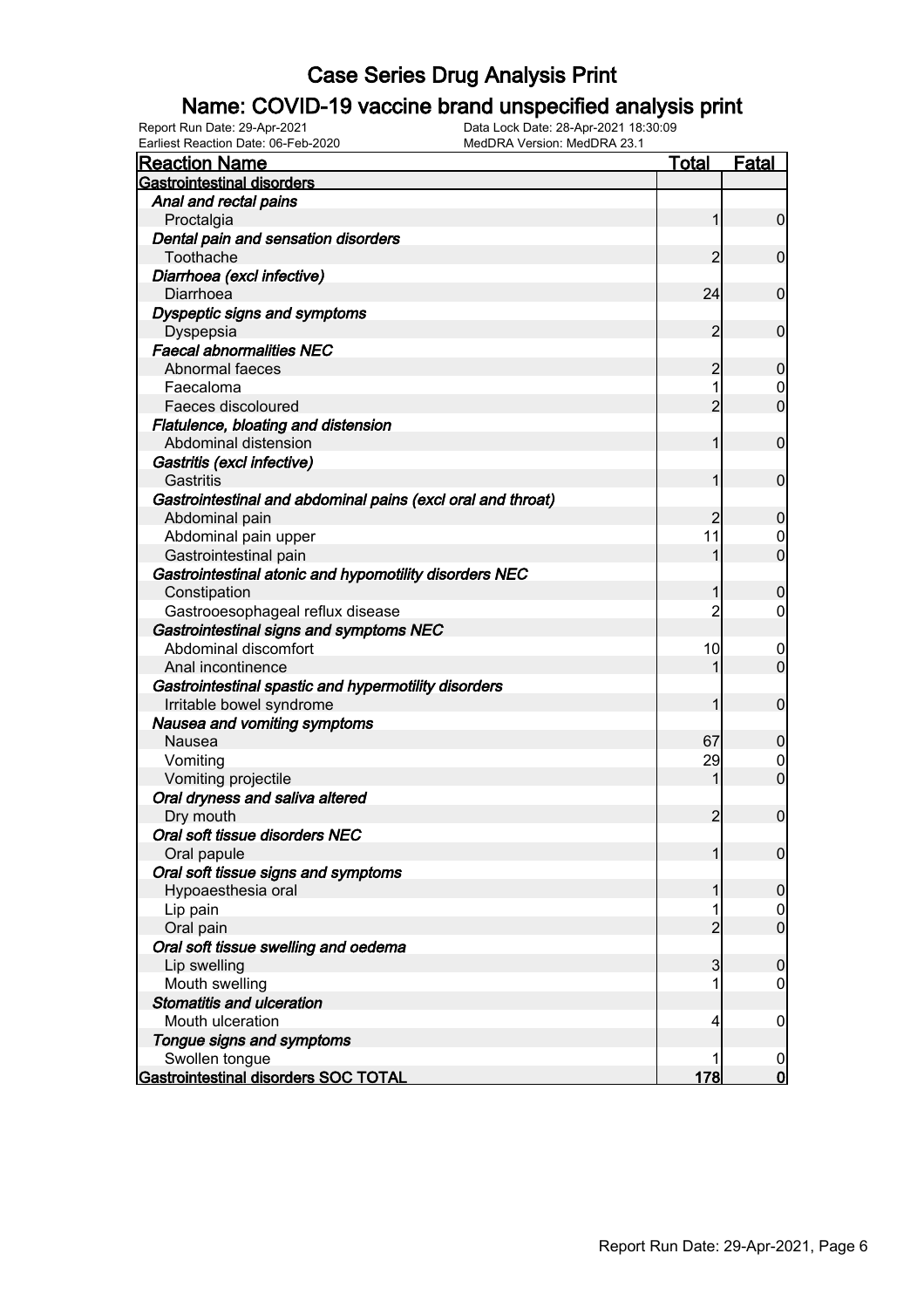### Name: COVID-19 vaccine brand unspecified analysis print

| Earliest Reaction Date: 06-Feb-2020         | MedDRA Version: MedDRA 23.1 |                                  |
|---------------------------------------------|-----------------------------|----------------------------------|
| <b>Reaction Name</b>                        | <u>Total</u>                | <b>Fatal</b>                     |
| <b>General disorders</b>                    |                             |                                  |
| Application and instillation site reactions |                             |                                  |
| Application site burn                       |                             | 0                                |
| Application site swelling                   |                             | 0                                |
| <b>Asthenic conditions</b>                  |                             |                                  |
| Asthenia                                    | 17                          | 0                                |
| Fatigue                                     | 105                         | 0                                |
| Malaise                                     | 38                          | 0                                |
| Death and sudden death                      |                             |                                  |
| Death                                       |                             | 6<br>6                           |
| Febrile disorders                           |                             |                                  |
| Pyrexia                                     | 89                          | 0                                |
| <b>Feelings and sensations NEC</b>          |                             |                                  |
| Chills                                      | 72                          | 0                                |
| Feeling abnormal                            |                             | 5 <sub>5</sub><br>0              |
| Feeling cold                                | 17                          | 0                                |
| Feeling hot                                 |                             | 0<br>9                           |
| Feeling of body temperature change          |                             | 5<br>$\mathbf 0$                 |
| <b>Thirst</b>                               |                             | $\overline{3}$<br>0              |
| Gait disturbances                           |                             |                                  |
| Gait disturbance                            |                             | 4<br>0                           |
| Gait inability                              |                             | 1<br>0                           |
| General signs and symptoms NEC              |                             |                                  |
| Condition aggravated                        |                             | 3<br>0                           |
| Crying                                      |                             | 1<br>0                           |
| <b>Illness</b>                              | 13                          | 0                                |
| Influenza like illness                      | 16                          | 0                                |
| Peripheral swelling                         | 17                          | $\mathbf 0$                      |
| Swelling                                    | 13                          | $\overline{0}$                   |
| Swelling face                               |                             | 7<br>$\mathbf 0$                 |
| Unevaluable event                           |                             | $\overline{0}$                   |
| <b>Inflammations</b>                        |                             |                                  |
| Inflammation                                |                             | 0                                |
| Systemic inflammatory response syndrome     |                             | 1<br>0                           |
| Injection site reactions                    |                             |                                  |
| Injection site erythema                     |                             | $\overline{0}$<br>$\frac{2}{ }$  |
| Injection site inflammation                 |                             | $\overline{1}$<br>$\overline{0}$ |
| Injection site mass                         |                             | 4<br>$\boldsymbol{0}$            |
| Injection site pain                         |                             | $\overline{3}$<br>$\overline{0}$ |
| Injection site pruritus                     |                             | 1<br>0                           |
| <b>Mass conditions NEC</b>                  |                             |                                  |
| Mass                                        |                             | 1<br>0                           |
| Pain and discomfort NEC                     |                             |                                  |
| Axillary pain                               |                             | 1<br>0                           |
| Chest discomfort                            |                             | $6 \overline{}$<br>0             |
| Chest pain                                  |                             | 9<br>$\boldsymbol{0}$            |
| <b>Discomfort</b>                           |                             | $\overline{2}$<br>0              |
| Facial discomfort                           |                             | $\boldsymbol{0}$                 |
| Facial pain                                 |                             | 0                                |
| Pain                                        | 47                          | 0                                |
| Therapeutic and nontherapeutic responses    |                             |                                  |
| Adverse drug reaction                       |                             | 6<br>$\boldsymbol{0}$            |
| No reaction on previous exposure to drug    |                             | $\mathbf 0$<br>$\mathbf{1}$      |
| <b>Vaccination site reactions</b>           |                             |                                  |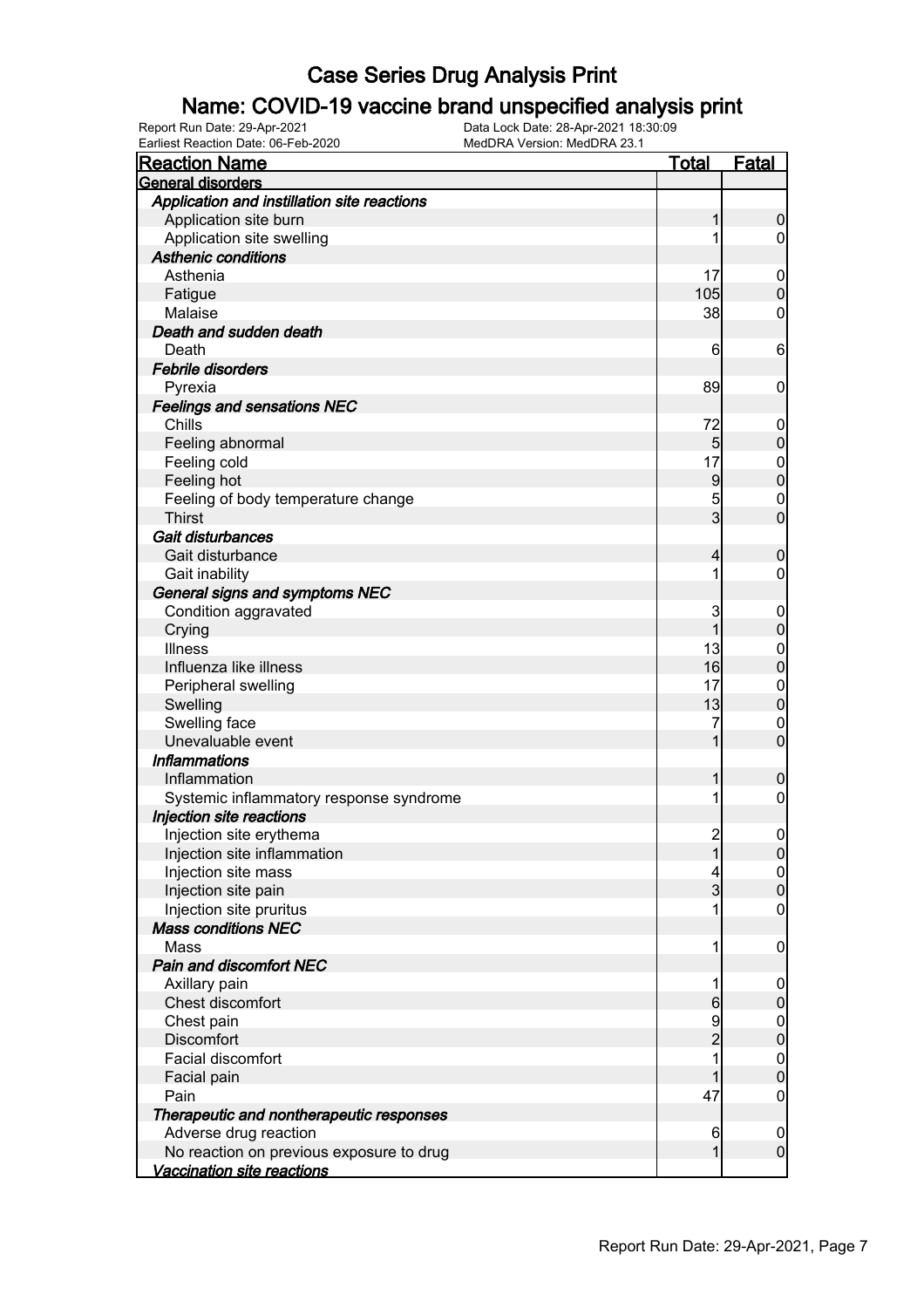### Name: COVID-19 vaccine brand unspecified analysis print

Earliest Reaction Date: 06-Feb-2020 MedDRA Version: MedDRA 23.1

| <b>Reaction Name</b>                              | Total | Fatal |
|---------------------------------------------------|-------|-------|
| <b>General disorders</b> General disorders cont'd |       |       |
| Vaccination site bruising                         |       |       |
| Vaccination site erythema                         |       |       |
| Vaccination site induration                       |       |       |
| Vaccination site inflammation                     |       |       |
| Vaccination site mass                             |       |       |
| Vaccination site pain                             |       |       |
| Vaccination site papule                           |       |       |
| Vaccination site pruritus                         |       |       |
| Vaccination site rash                             |       |       |
| Vaccination site reaction                         |       |       |
| Vaccination site swelling                         | 6     |       |
| Vaccination site vesicles                         |       |       |
| Vaccination site warmth                           |       |       |
| General disorders SOC TOTAL                       | 57    | 6     |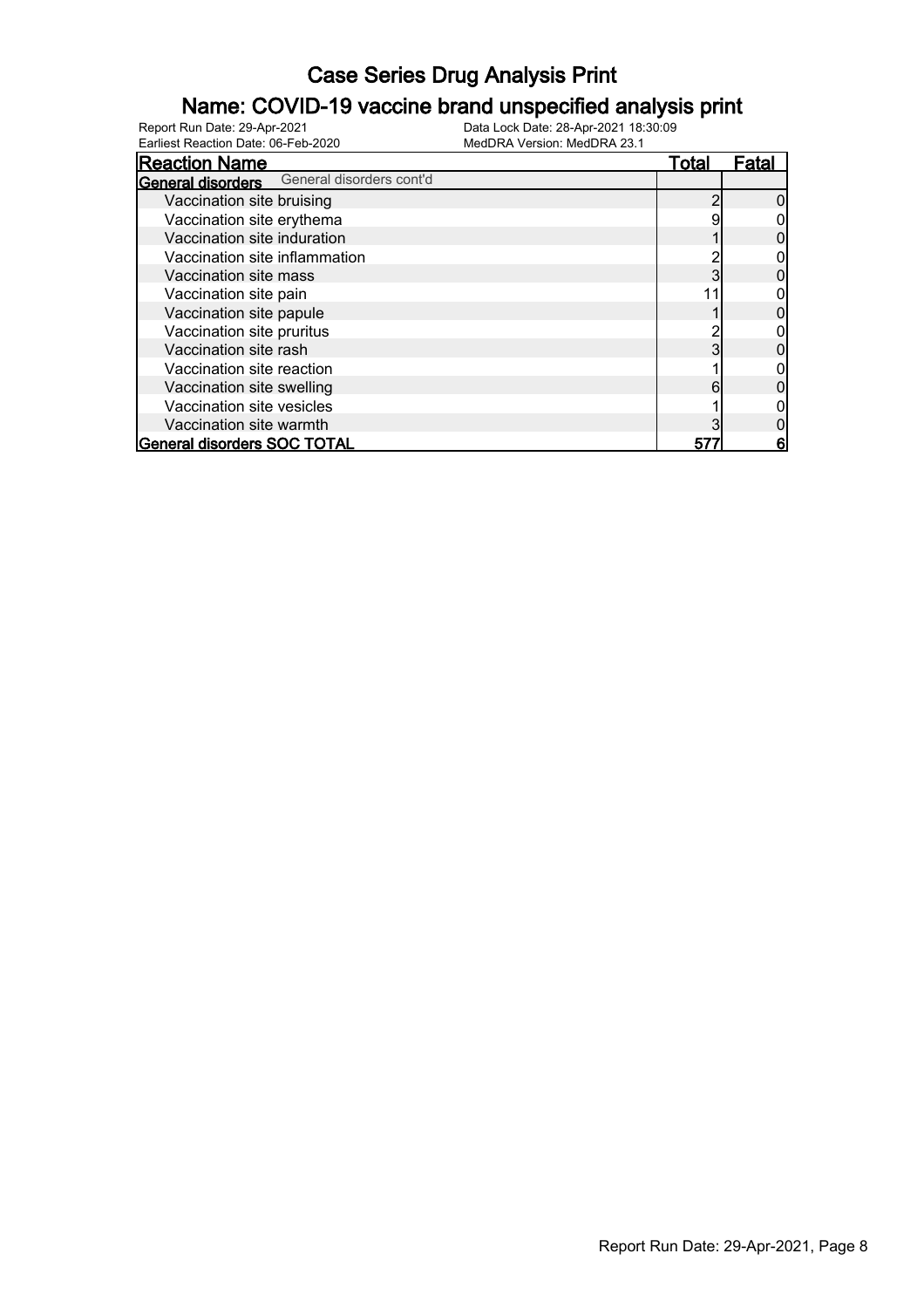# Name: COVID-19 vaccine brand unspecified analysis print

| Report Run Date: 29-Apr-2021        | Data Lock Date: 28-Apr-2021 18:30:09 |       |       |
|-------------------------------------|--------------------------------------|-------|-------|
| Earliest Reaction Date: 06-Feb-2020 | MedDRA Version: MedDRA 23.1          |       |       |
| <b>Reaction Name</b>                |                                      | Total | Fatal |
| <b>Hepatic disorders</b>            |                                      |       |       |
| <b>Cholestasis and jaundice</b>     |                                      |       |       |
| Jaundice                            |                                      |       |       |
| <b>Hepatic vascular disorders</b>   |                                      |       |       |
| Portal vein thrombosis              |                                      |       |       |
| Hepatic disorders SOC TOTAL         |                                      | ິ     | n     |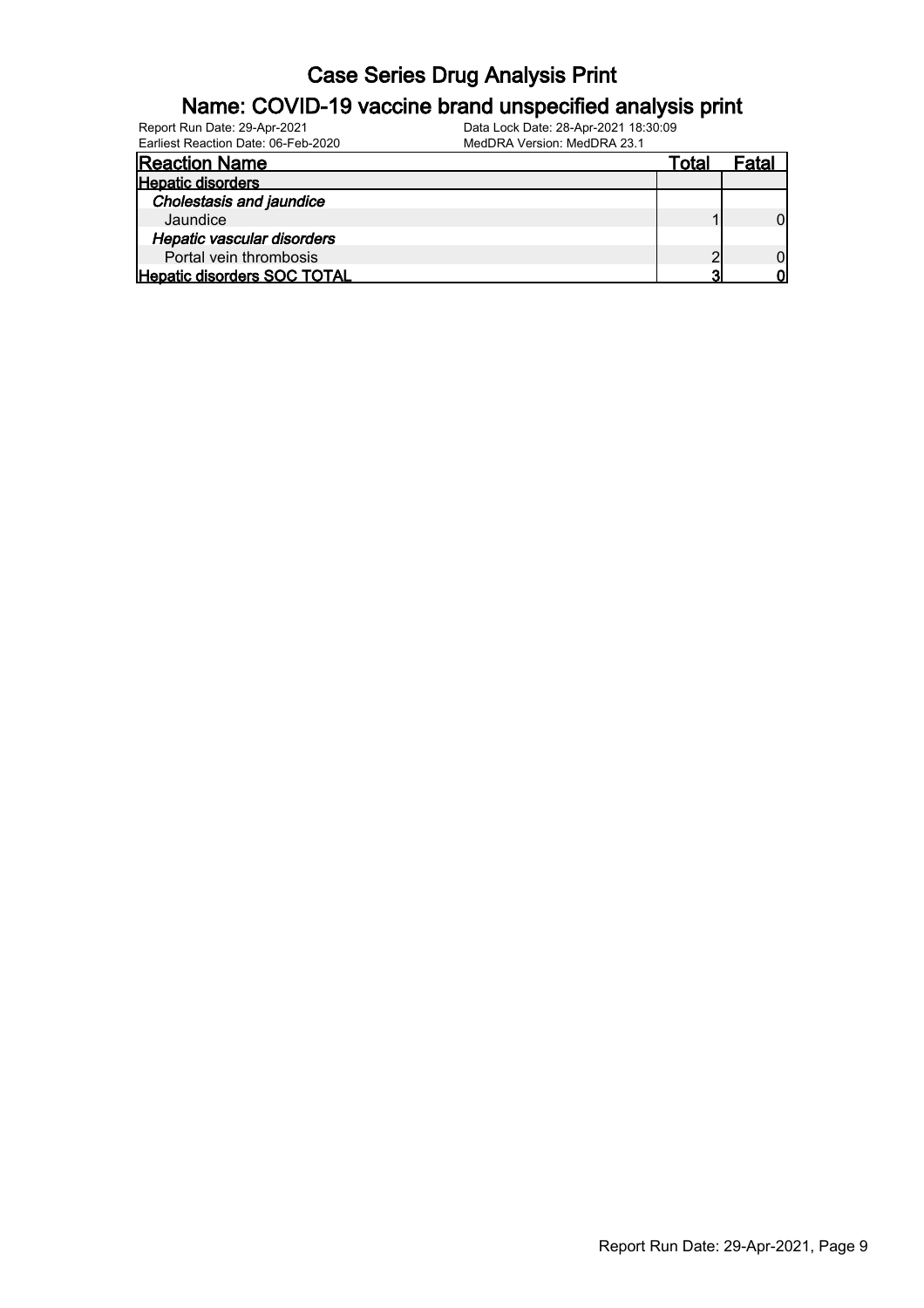### Name: COVID-19 vaccine brand unspecified analysis print

Earliest Reaction Date: 06-Feb-2020 MedDRA Version: MedDRA 23.1

| <b>Reaction Name</b>                                          | Total | Fata |
|---------------------------------------------------------------|-------|------|
| Immune system disorders                                       |       |      |
| Acute and chronic sarcoidosis                                 |       |      |
| Sarcoidosis                                                   |       |      |
| <b>Allergic conditions NEC</b>                                |       |      |
| Hypersensitivity                                              | ◠     |      |
| Allergies to foods, food additives, drugs and other chemicals |       |      |
| Allergy to vaccine                                            |       |      |
| Drug hypersensitivity                                         |       |      |
| <b>Transplant rejections</b>                                  |       |      |
| Corneal graft rejection                                       |       |      |
| Immune system disorders SOC TOTAL                             |       |      |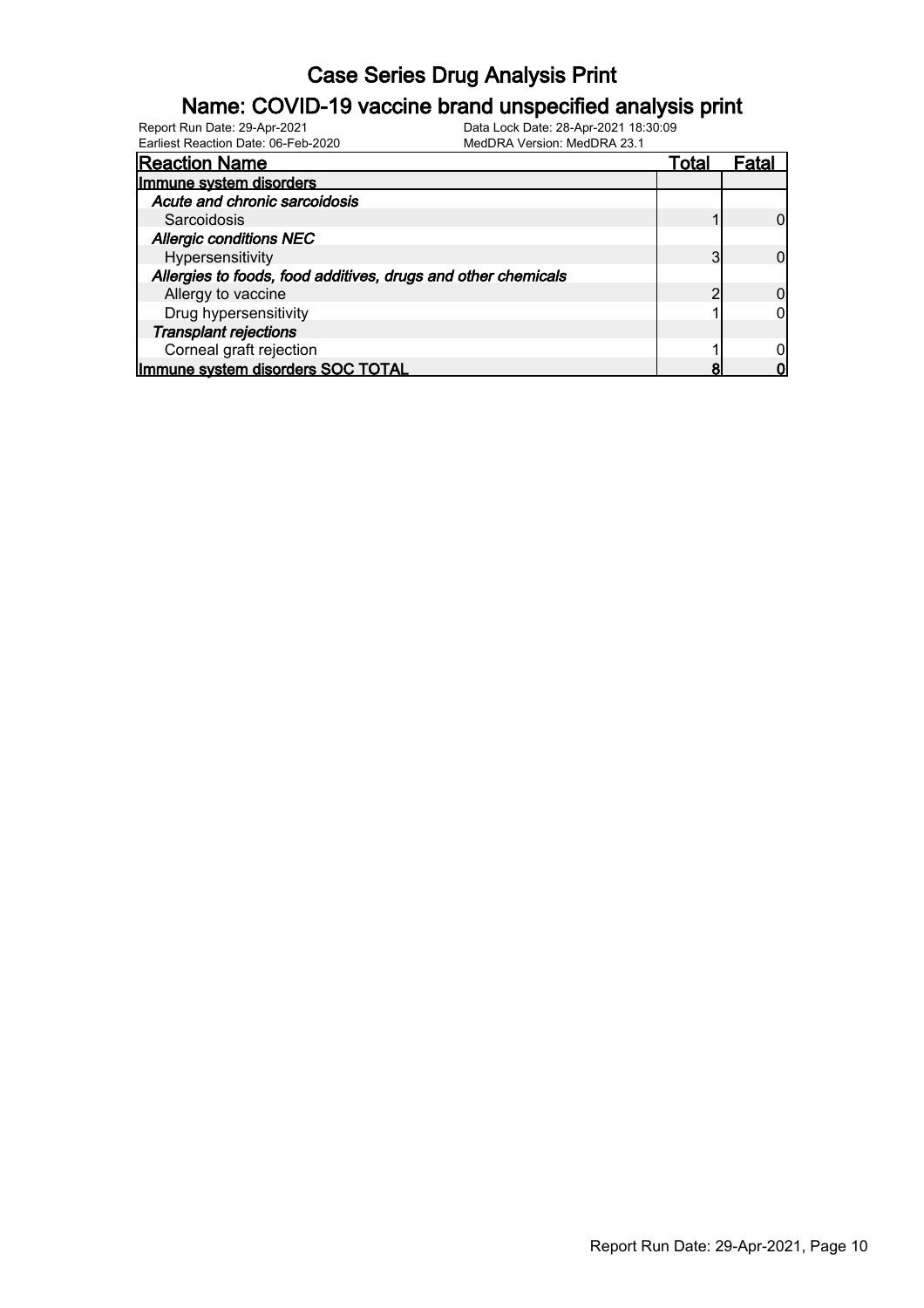### Name: COVID-19 vaccine brand unspecified analysis print

| <b>Reaction Name</b>                            | <u>Total</u>   | <b>Fatal</b>   |
|-------------------------------------------------|----------------|----------------|
| Infections                                      |                |                |
| <b>Bacterial infections NEC</b>                 |                |                |
| Vaccination site cellulitis                     |                | $\mathbf 0$    |
| Central nervous system and spinal infections    |                |                |
| Encephalitis                                    |                | $\mathbf 0$    |
| Meningitis aseptic                              |                | 0              |
| <b>Coronavirus infections</b>                   |                |                |
| COVID-19                                        | 6              | 0              |
| Suspected COVID-19                              |                | $\overline{0}$ |
| <b>Herpes viral infections</b>                  |                |                |
| Herpes zoster                                   | 6              | $\mathbf 0$    |
| Oral herpes                                     | 2              | 0              |
| <b>Infections NEC</b>                           |                |                |
| Infection                                       | 2              | 0              |
| Infectious transmissions                        |                |                |
| Vaccine virus shedding                          | 1              | 0              |
| Influenza viral infections                      |                |                |
| Influenza                                       | 9              | 0              |
| Lower respiratory tract and lung infections     |                |                |
| Lower respiratory tract infection               |                | 0              |
| Pneumonia                                       | $\overline{c}$ |                |
| Sepsis, bacteraemia, viraemia and fungaemia NEC |                |                |
| Sepsis                                          | 1              | $\mathbf 0$    |
| Staphylococcal infections                       |                |                |
| Furuncle                                        | 1              | $\mathbf 0$    |
| <b>Upper respiratory tract infections</b>       |                |                |
| Nasopharyngitis                                 | 2              | $\mathbf 0$    |
| Urinary tract infections                        |                |                |
| Cystitis                                        | 1              | $\mathbf 0$    |
| <b>Viral infections NEC</b>                     |                |                |
| Gastroenteritis viral                           |                | $\mathbf 0$    |
| Sweating fever                                  |                | 0              |
| Infections SOC TOTAL                            | 40             | 1              |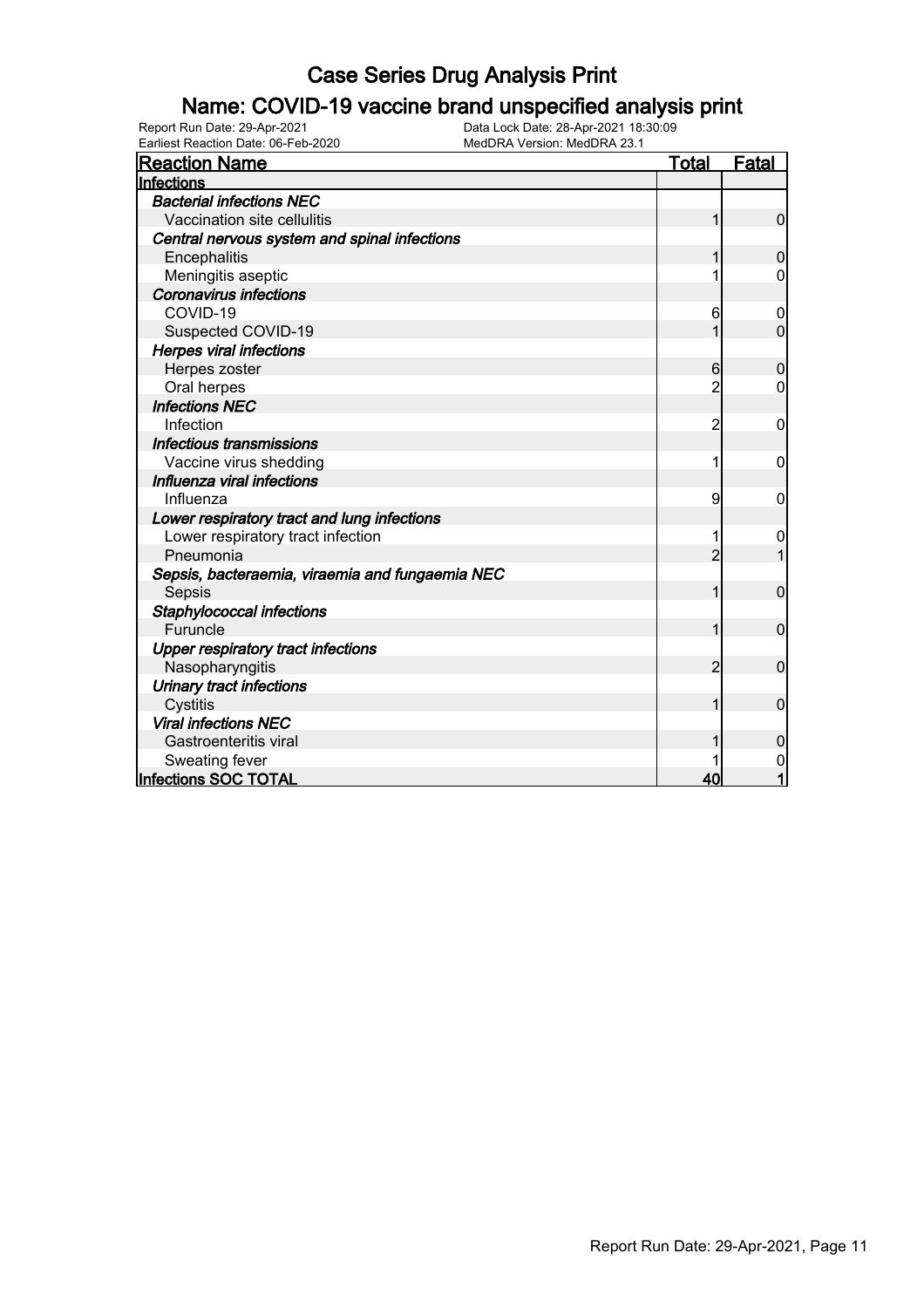### Name: COVID-19 vaccine brand unspecified analysis print

| <b>Reaction Name</b>                                        | <u>Total</u> | <b>Fatal</b> |
|-------------------------------------------------------------|--------------|--------------|
| Injuries                                                    |              |              |
| Exposures associated with pregnancy, delivery and lactation |              |              |
| Maternal exposure during breast feeding                     |              | $\Omega$     |
| Eye injuries NEC                                            |              |              |
| Eye contusion                                               |              |              |
| Eye injury                                                  |              |              |
| Intentional product use issues                              |              |              |
| Intentional dose omission                                   |              |              |
| Intentional product use issue                               |              | 0            |
| Medication errors, product use errors and issues NEC        |              |              |
| Medication error                                            |              |              |
| Vaccination error                                           |              |              |
| Wrong technique in product usage process                    |              | 0            |
| Non-site specific injuries NEC                              |              |              |
| Fall                                                        | 3            | $\Omega$     |
| Non-site specific procedural complications                  |              |              |
| Incision site pain                                          |              |              |
| Injection related reaction                                  |              |              |
| Product administration errors and issues                    |              |              |
| Incorrect route of product administration                   |              | 0            |
| <b>Skin injuries NEC</b>                                    |              |              |
| Contusion                                                   | 3            | 0            |
| Vaccination related complications                           |              |              |
| Vaccination complication                                    |              |              |
| Injuries SOC TOTAL                                          |              |              |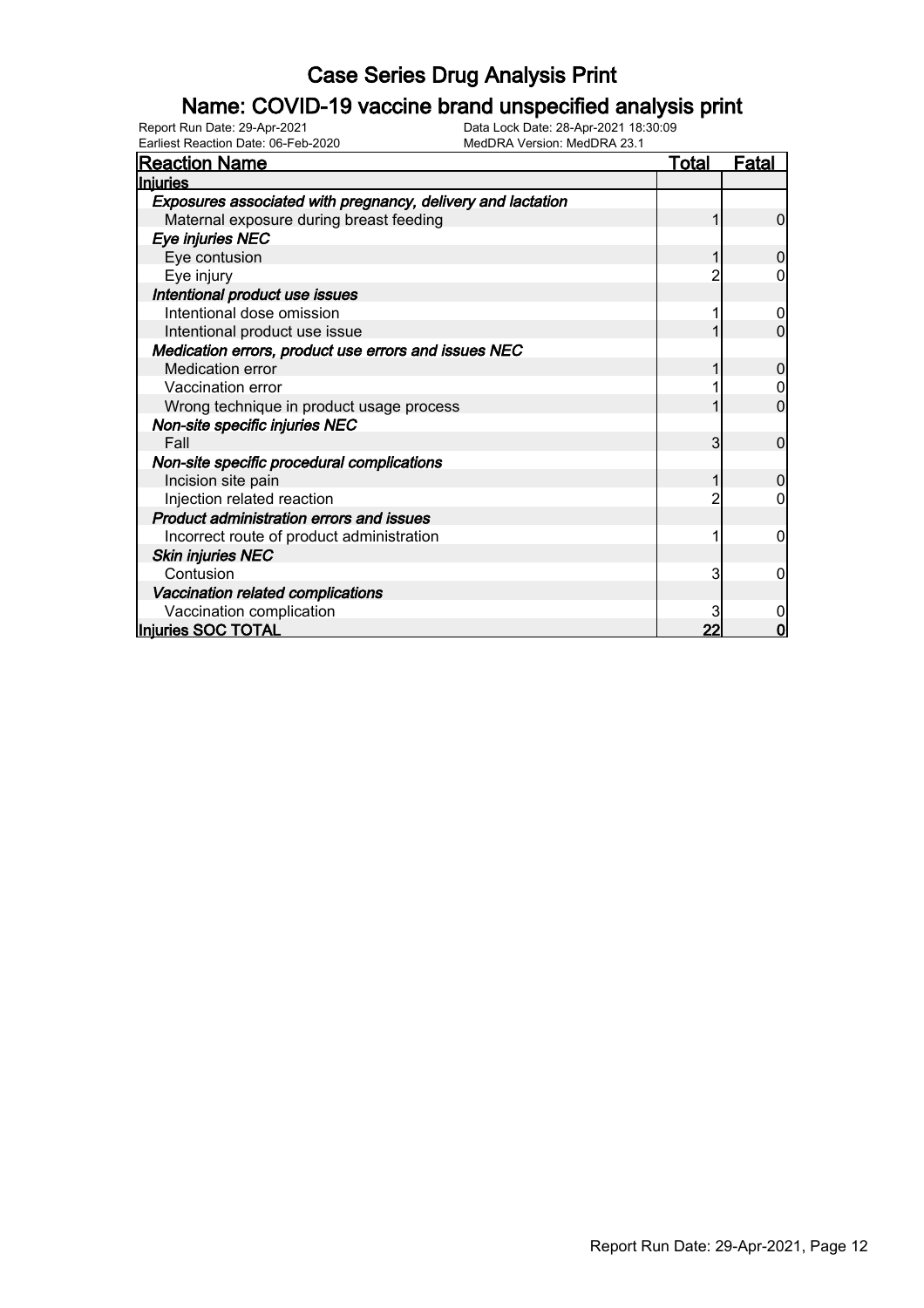### Name: COVID-19 vaccine brand unspecified analysis print

| <b>Reaction Name</b>                                     | Total | <u>Fatal</u>     |
|----------------------------------------------------------|-------|------------------|
| Investigations                                           |       |                  |
| Blood gas and acid base analyses                         |       |                  |
| Oxygen saturation decreased                              | 1     | $\mathbf 0$      |
| Coagulation and bleeding analyses                        |       |                  |
| Fibrin D dimer increased                                 |       | 0                |
| International normalised ratio increased                 |       | 0                |
| Heart rate and pulse investigations                      |       |                  |
| Heart rate                                               | 3     | $\boldsymbol{0}$ |
| Heart rate decreased                                     |       | 0                |
| Heart rate increased                                     |       | 0                |
| <b>Immunology skin tests NEC</b>                         |       |                  |
| Skin test positive                                       | 1     | 0                |
| <b>Investigations NEC</b>                                |       |                  |
| <b>Blood test</b>                                        | 1     | 0                |
| Mineral and electrolyte analyses                         |       |                  |
| Blood potassium decreased                                | 1     | 0                |
| Physical examination procedures and organ system status  |       |                  |
| Body temperature abnormal                                | 1     | 0                |
| Body temperature decreased                               | 2     | $\mathbf 0$      |
| Body temperature fluctuation                             | 1     | $\mathbf{0}$     |
| Body temperature increased                               |       | $\overline{0}$   |
| Weight decreased                                         |       | 0                |
| <b>Platelet analyses</b>                                 |       |                  |
| Platelet count decreased                                 | 1     | 0                |
| Red blood cell analyses                                  |       |                  |
| Haemoglobin decreased                                    | 1     | 0                |
| Respiratory and pulmonary function diagnostic procedures |       |                  |
| Peak expiratory flow rate decreased                      |       | $\mathbf 0$      |
| Therapeutic drug monitoring analyses                     |       |                  |
| Anticoagulation drug level below therapeutic             |       | 0                |
| Vascular tests NEC (incl blood pressure)                 |       |                  |
| Blood pressure increased                                 | 5     | 0                |
| White blood cell analyses                                |       |                  |
| Neutrophil count decreased                               |       | 0                |
| <b>Investigations SOC TOTAL</b>                          | 29    | $\Omega$         |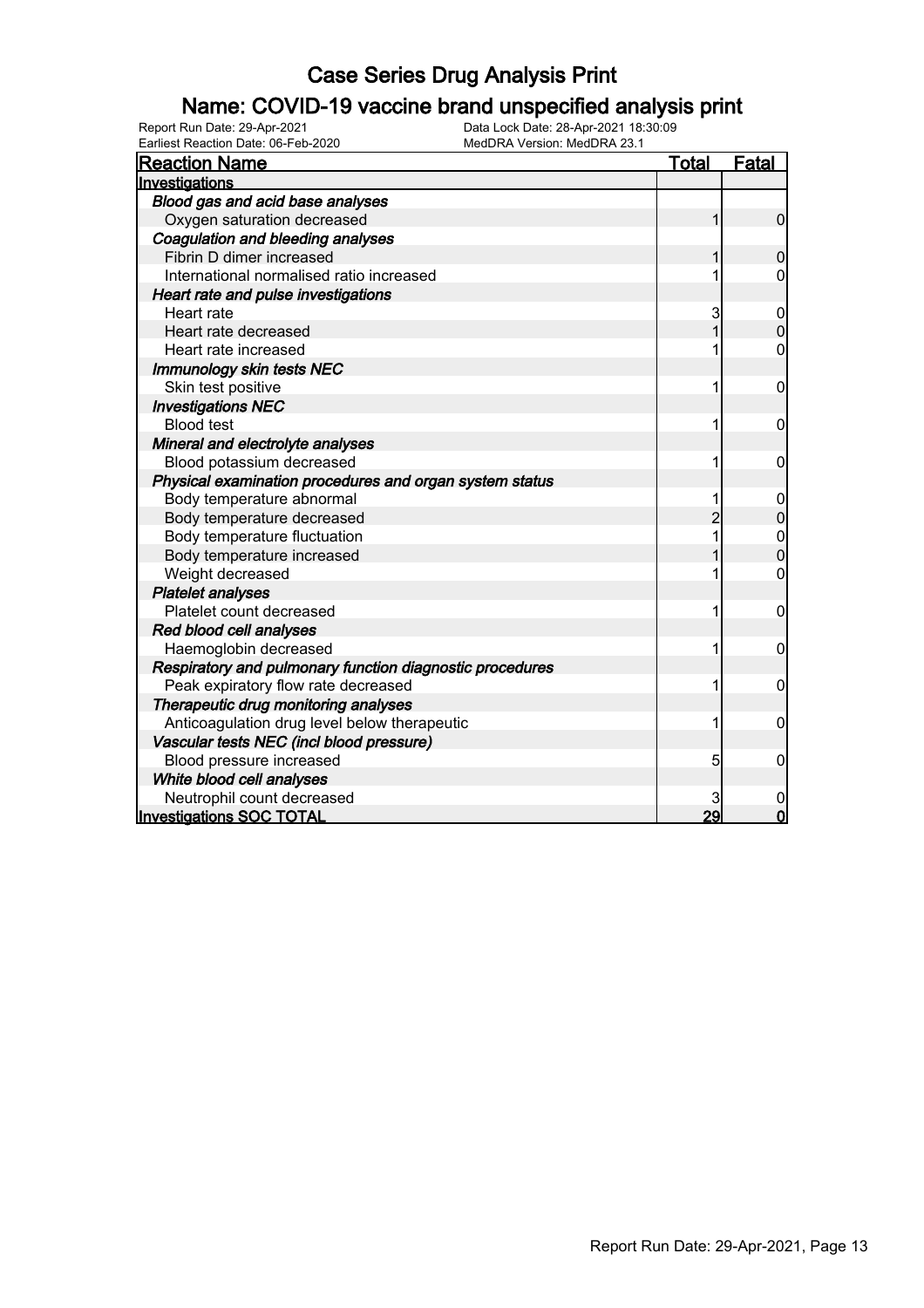### Name: COVID-19 vaccine brand unspecified analysis print

| <b>Reaction Name</b>                 | <u>Total</u> | Fatal |
|--------------------------------------|--------------|-------|
| <b>Metabolic disorders</b>           |              |       |
| Appetite disorders                   |              |       |
| Decreased appetite                   | 34           |       |
| Hypophagia                           |              |       |
| <b>Hyperglycaemic conditions NEC</b> |              |       |
| Hyperglycaemia                       |              |       |
| Sodium imbalance                     |              |       |
| Hyponatraemia                        |              |       |
| Water soluble vitamin deficiencies   |              |       |
| Folate deficiency                    |              |       |
| Metabolic disorders SOC TOTAL        | 39           |       |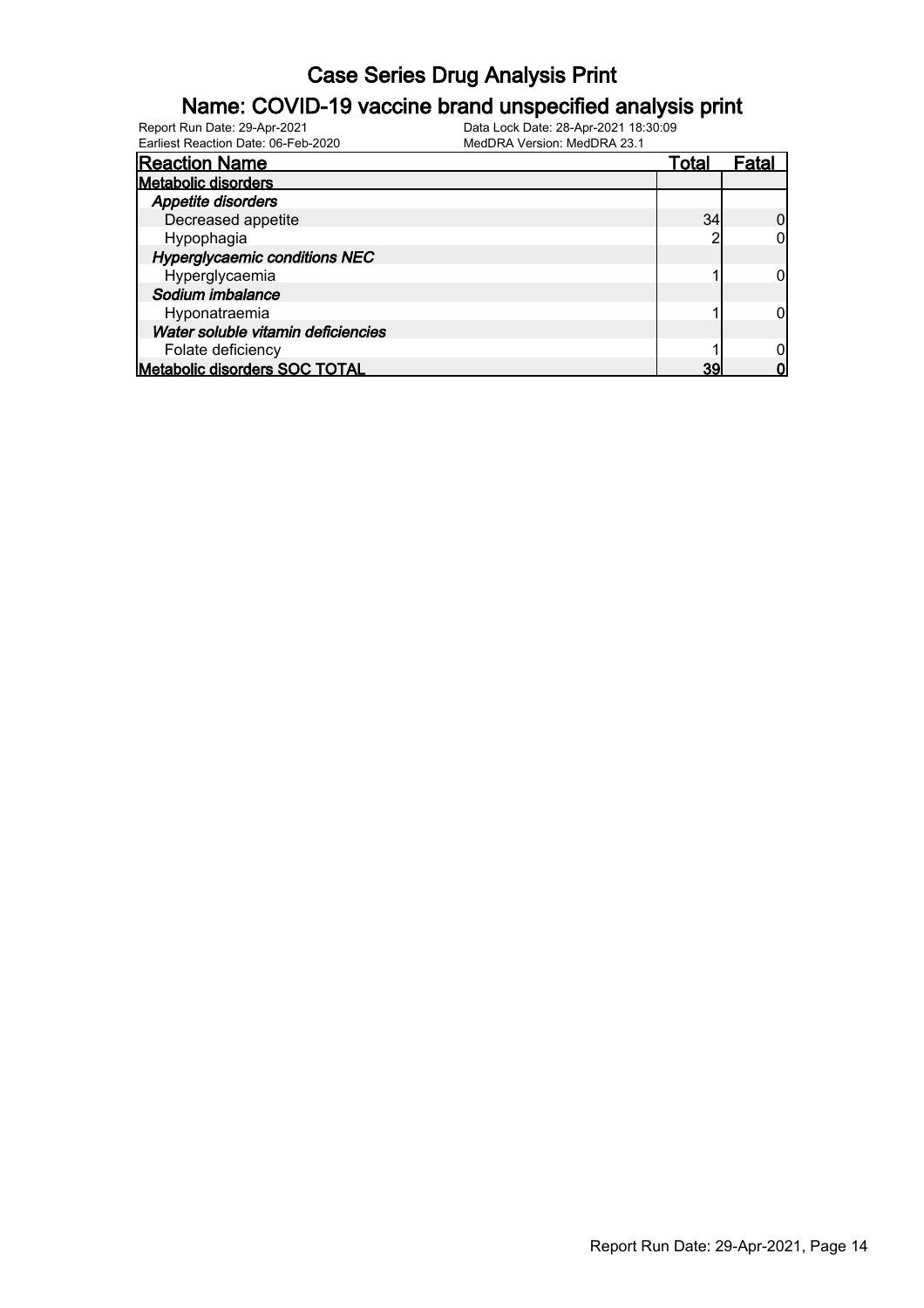### Name: COVID-19 vaccine brand unspecified analysis print

| Earliest Reaction Date: 06-Feb-2020<br>MedDRA Version: MedDRA 23.1 |                |                  |
|--------------------------------------------------------------------|----------------|------------------|
| <b>Reaction Name</b>                                               | <b>Total</b>   | Fatal            |
| <b>Muscle &amp; tissue disorders</b>                               |                |                  |
| <b>Arthropathies NEC</b>                                           |                |                  |
| <b>Arthritis</b>                                                   | 1              | $\mathbf 0$      |
| Bone related signs and symptoms                                    |                |                  |
| Bone pain                                                          | 1              | $\boldsymbol{0}$ |
| Spinal pain                                                        | 1              | $\mathbf 0$      |
| Cartilage disorders                                                |                |                  |
| Costochondritis                                                    | 1              | $\mathbf 0$      |
| Joint related disorders NEC                                        |                |                  |
| Joint lock                                                         | 1              | 0                |
| Joint related signs and symptoms                                   |                |                  |
| Arthralgia                                                         | 44             | $\mathbf 0$      |
| Joint stiffness                                                    | 1              | $\boldsymbol{0}$ |
| Joint swelling                                                     | $\overline{2}$ | $\mathbf 0$      |
| Muscle pains                                                       |                |                  |
| Myalgia                                                            | 41             | 0                |
| Muscle related signs and symptoms NEC                              |                |                  |
| Muscle fatigue                                                     | $\frac{2}{4}$  | 0                |
| Muscle spasms                                                      |                | $\mathbf 0$      |
| Muscle tightness                                                   | $\overline{c}$ | $\mathbf 0$      |
| Muscle twitching                                                   | 1              | $\mathbf 0$      |
| Muscle tone abnormalities                                          |                |                  |
| Muscle rigidity                                                    | $\overline{2}$ | $\mathbf 0$      |
| Muscle weakness conditions                                         |                |                  |
| Muscular weakness                                                  | 10             | $\mathbf 0$      |
| Musculoskeletal and connective tissue conditions NEC               |                |                  |
| Mobility decreased                                                 | 1              | $\mathbf 0$      |
| Musculoskeletal stiffness                                          | 7              | $\mathbf 0$      |
| Musculoskeletal and connective tissue pain and discomfort          |                |                  |
| Back pain                                                          | 9              | $\mathbf 0$      |
| Limb discomfort                                                    | 5              | $\overline{0}$   |
| Musculoskeletal chest pain                                         |                | $\overline{0}$   |
| Musculoskeletal pain                                               | 1              | $\overline{0}$   |
| Neck pain                                                          |                | $\mathbf 0$      |
| Pain in extremity                                                  | 52             | $\mathbf 0$      |
| <b>Psoriatic arthropathies</b>                                     |                |                  |
| Psoriatic arthropathy                                              |                | $\mathbf 0$      |
| Muscle & tissue disorders SOC TOTAL                                | 199            | $\mathbf 0$      |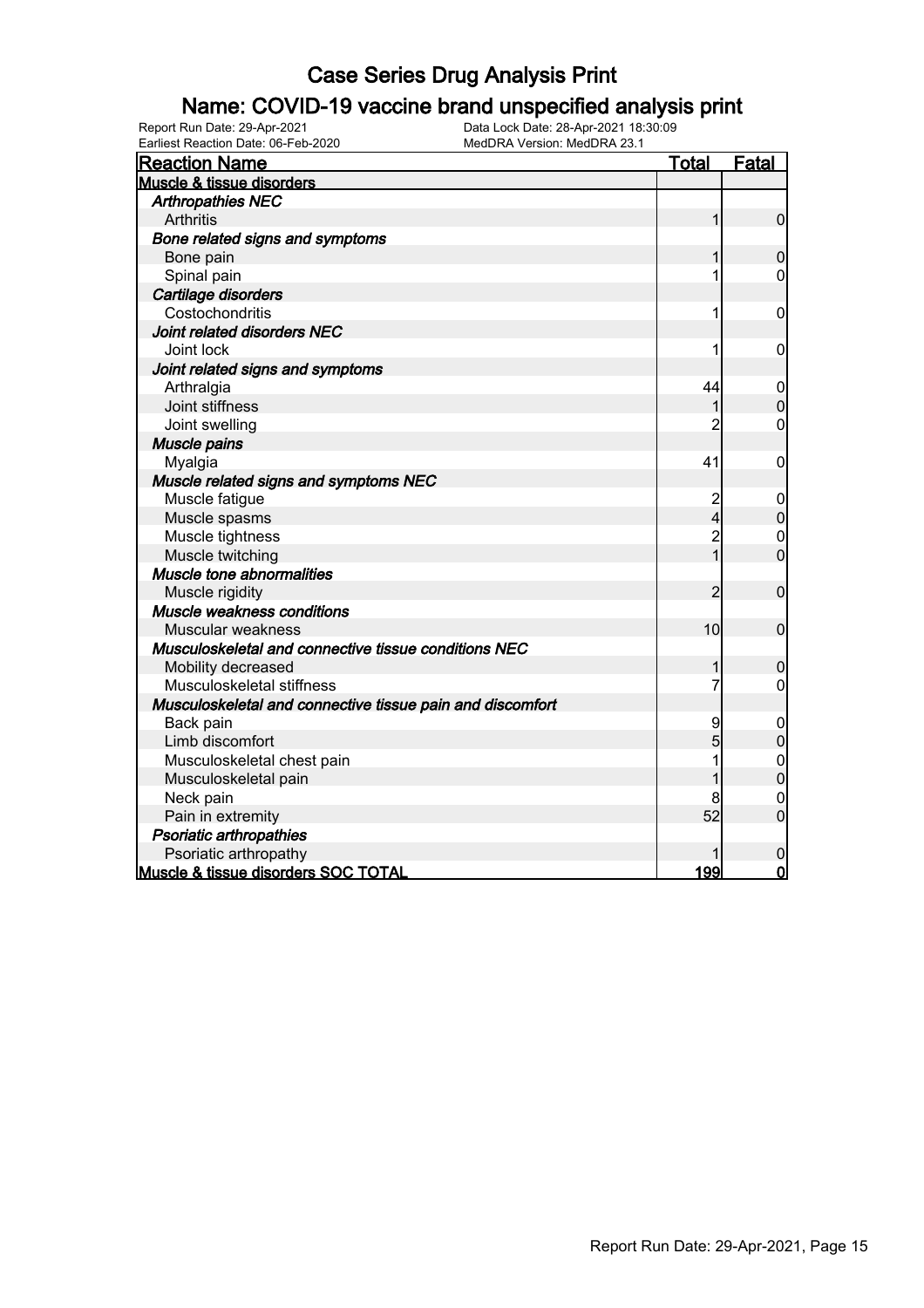### Name: COVID-19 vaccine brand unspecified analysis print

| <b>Reaction Name</b>                                              | <u>Total</u>   | Fatal            |
|-------------------------------------------------------------------|----------------|------------------|
| Nervous system disorders                                          |                |                  |
| Acute polyneuropathies                                            |                |                  |
| Guillain-Barre syndrome                                           | $\overline{2}$ | $\overline{0}$   |
| Central nervous system haemorrhages and cerebrovascular accidents |                |                  |
| Cerebrovascular accident                                          | 3              | $\boldsymbol{0}$ |
| Haemorrhage intracranial                                          |                | $\overline{0}$   |
| <b>Coordination and balance disturbances</b>                      |                |                  |
| <b>Balance disorder</b>                                           | 6              | $\mathbf 0$      |
| Dysstasia                                                         | $\overline{2}$ | $\mathbf 0$      |
| Disturbances in consciousness NEC                                 |                |                  |
| Lethargy                                                          | 13             | $\boldsymbol{0}$ |
| Loss of consciousness                                             | 3              | $\mathbf 0$      |
| Somnolence                                                        | 11             | $\boldsymbol{0}$ |
| Syncope                                                           | 4              | $\mathbf 0$      |
| Dyskinesias and movement disorders NEC                            |                |                  |
| Bradykinesia                                                      |                | $\mathbf 0$      |
| Hypokinesia                                                       | 1              | $\mathbf 0$      |
| Eye movement disorders                                            |                |                  |
| Vlth nerve paralysis                                              | 1              | $\mathbf 0$      |
| Facial cranial nerve disorders                                    |                |                  |
| Facial paralysis                                                  | 2              | $\boldsymbol{0}$ |
| Facial paresis                                                    |                | $\mathbf 0$      |
| <b>Headaches NEC</b>                                              |                |                  |
| Headache                                                          | 158            | $\mathbf 0$      |
| Sinus headache                                                    |                | $\boldsymbol{0}$ |
| Tension headache                                                  |                | $\mathbf 0$      |
| Memory loss (excl dementia)                                       |                |                  |
| Amnesia                                                           | 3              | $\mathbf 0$      |
| Mental impairment (excl dementia and memory loss)                 |                |                  |
| Disturbance in attention                                          | 3              | $\mathbf 0$      |
| <b>Migraine headaches</b>                                         |                |                  |
| Migraine                                                          | 13             | $\boldsymbol{0}$ |
| Retinal migraine                                                  | 1              | $\mathbf 0$      |
| <b>Mononeuropathies</b>                                           |                |                  |
| Carpal tunnel syndrome                                            | 1              | $\mathbf 0$      |
| Narcolepsy and hypersomnia                                        |                |                  |
| Hypersomnia                                                       | $\mathbf{1}$   | $\overline{0}$   |
| <b>Neurological signs and symptoms NEC</b>                        |                |                  |
| <b>Dizziness</b>                                                  | 47             | $\boldsymbol{0}$ |
| Dizziness postural                                                | 4              | $\overline{0}$   |
| Neurological symptom                                              | 1              | $\pmb{0}$        |
| Presyncope                                                        |                | $\mathbf 0$      |
| <b>Olfactory nerve disorders</b>                                  |                |                  |
| Anosmia                                                           | 1              | $\mathbf 0$      |
| Parosmia                                                          | 1              | $\mathbf 0$      |
| Paraesthesias and dysaesthesias                                   |                |                  |
| <b>Burning sensation</b>                                          | 3              | $\boldsymbol{0}$ |
| Hypoaesthesia                                                     | 6              | $\overline{0}$   |
| Paraesthesia                                                      | 11             | $\mathbf 0$      |
| Paralysis and paresis (excl cranial nerve)                        |                |                  |
| Hemiparesis                                                       | 1              | $\boldsymbol{0}$ |
| Monoplegia                                                        | 1              | $\mathbf 0$      |
| Paralysis                                                         | 1              | $\mathbf 0$      |
| Parkinson's disease and parkinsonism                              |                |                  |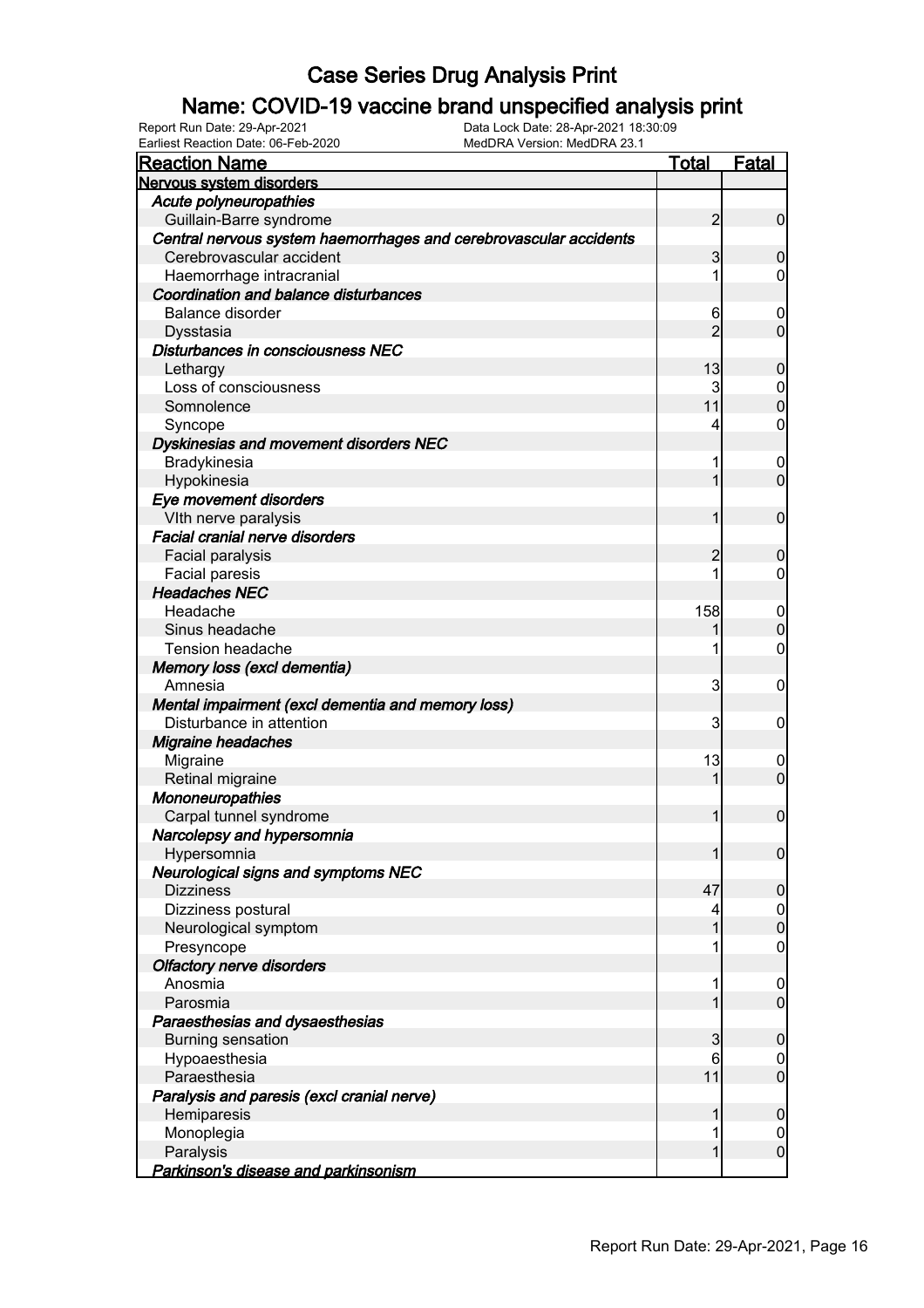### Name: COVID-19 vaccine brand unspecified analysis print

| <b>Reaction Name</b>                               | Total           | <u>Fatal</u> |
|----------------------------------------------------|-----------------|--------------|
| Nervous system disordersus system disorders cont'd |                 |              |
| Freezing phenomenon                                |                 |              |
| Seizures and seizure disorders NEC                 |                 |              |
| <b>Convulsions local</b>                           |                 |              |
| Epilepsy                                           |                 |              |
| Seizure                                            |                 |              |
| <b>Sensory abnormalities NEC</b>                   |                 |              |
| Ageusia                                            |                 |              |
| Dysgeusia                                          |                 |              |
| Neuralgia                                          |                 |              |
| Sensory disturbance                                |                 |              |
| Sleep disturbances NEC                             |                 |              |
| Poor quality sleep                                 |                 |              |
| Speech and language abnormalities                  |                 |              |
| Dysarthria                                         |                 |              |
| Transient cerebrovascular events                   |                 |              |
| Transient ischaemic attack                         |                 |              |
| Tremor (excl congenital)                           |                 |              |
| Tremor                                             | 32              |              |
| Nervous system disorders SOC TOTAL                 | 36 <sup>-</sup> |              |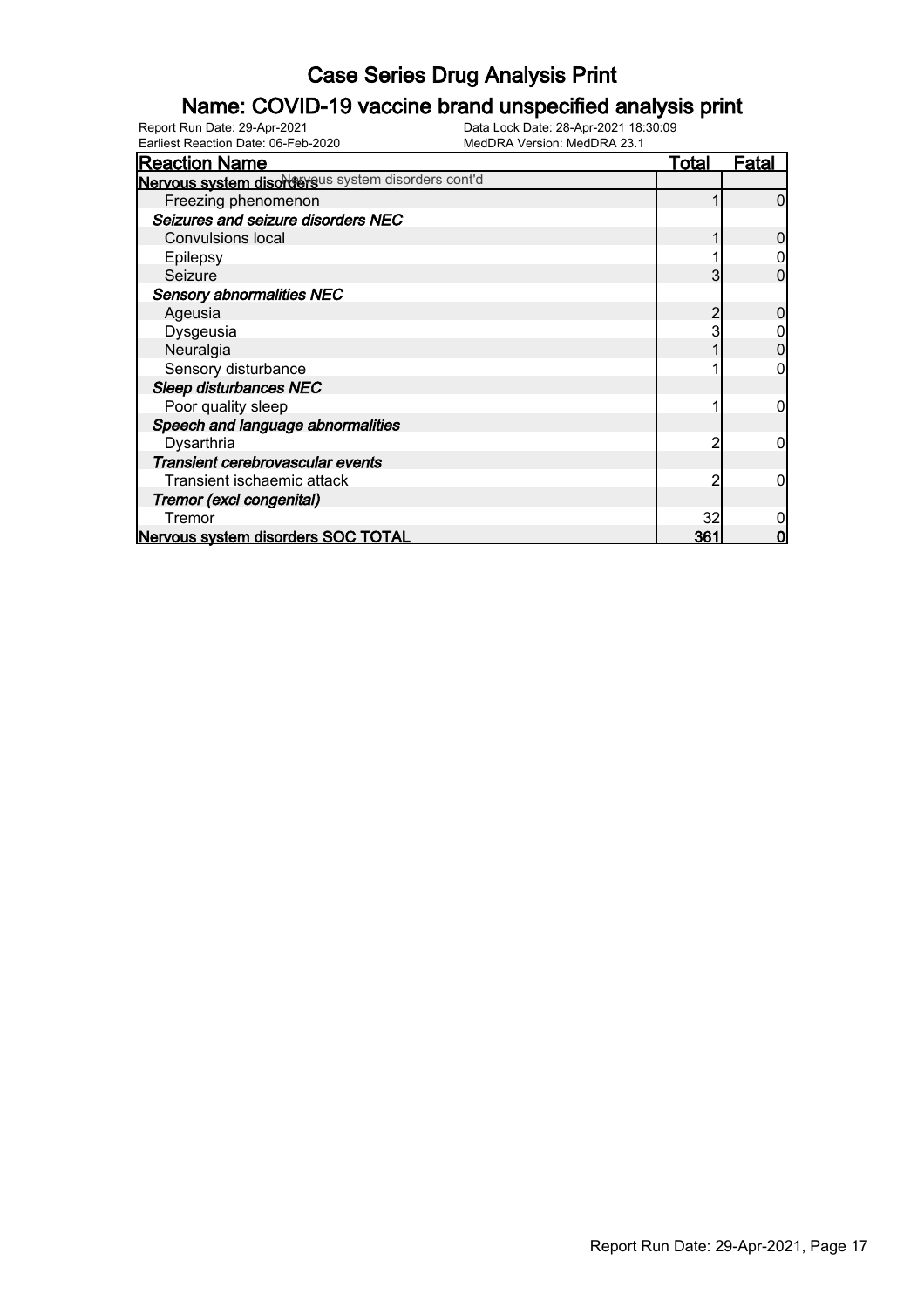### Name: COVID-19 vaccine brand unspecified analysis print

| Report Run Date: 29-Apr-2021        | Data Lock Date: 28-Apr-2021 18:30:09 |
|-------------------------------------|--------------------------------------|
| Earliest Reaction Date: 06-Feb-2020 | MedDRA Version: MedDRA 23.1          |

MedDRA Version: MedDRA 23.1

| <b>Reaction Name</b>                   | ™ota⊦ | Fatal |
|----------------------------------------|-------|-------|
| Product supply and availability issues |       |       |
| Product availability issue             |       |       |
| <b>Inull SOC TOTAL</b>                 |       |       |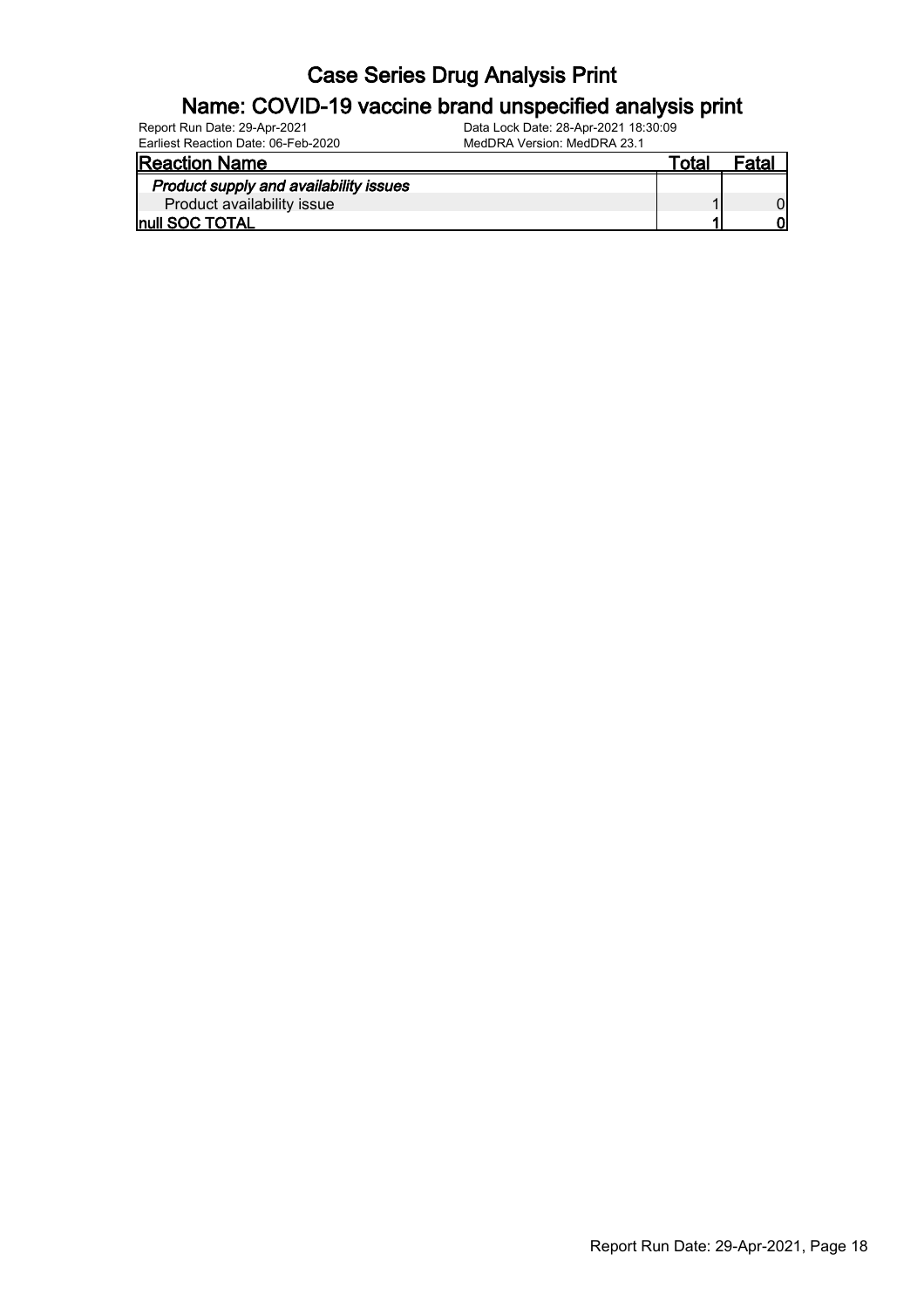### Name: COVID-19 vaccine brand unspecified analysis print

| <b>Reaction Name</b>                             | <u>Total</u>   | <b>Fatal</b>   |
|--------------------------------------------------|----------------|----------------|
| <b>Psychiatric disorders</b>                     |                |                |
| <b>Abnormal behaviour NEC</b>                    |                |                |
| Abnormal behaviour                               | 1              | $\mathbf 0$    |
| <b>Anxiety symptoms</b>                          |                |                |
| Anxiety                                          | $\overline{2}$ | $\mathbf 0$    |
| Nervousness                                      |                | 0              |
| <b>Stress</b>                                    | 1              | $\overline{0}$ |
| <b>Confusion and disorientation</b>              |                |                |
| Confusional state                                | 9              | $\overline{0}$ |
| <b>Disorientation</b>                            | 5              | 0              |
| Disturbances in initiating and maintaining sleep |                |                |
| Insomnia                                         | 4              | 0              |
| <b>Emotional and mood disturbances NEC</b>       |                |                |
| <b>Emotional disorder</b>                        |                | 0              |
| Irritability                                     |                | 0              |
| Mood altered                                     |                | 0              |
| Hallucinations (excl sleep-related)              |                |                |
| Hallucination                                    | 4              | 0              |
| Increased physical activity levels               |                |                |
| <b>Restlessness</b>                              |                | 0              |
| Mood alterations with depressive symptoms        |                |                |
| Depressed mood                                   |                | 0              |
| Panic attacks and disorders                      |                |                |
| Panic attack                                     |                | 0              |
| <b>Perception disturbances NEC</b>               |                |                |
| Autoscopy                                        |                | 0              |
| <b>Sleep disorders NEC</b>                       |                |                |
| Sleep disorder                                   | 2              | 0              |
| Suicidal and self-injurious behaviour            |                |                |
| Suicidal ideation                                | 1              | 0              |
| <b>Thinking disturbances</b>                     |                |                |
| Bradyphrenia                                     |                | 0              |
| <b>Psychiatric disorders SOC TOTAL</b>           | 39             | $\mathbf 0$    |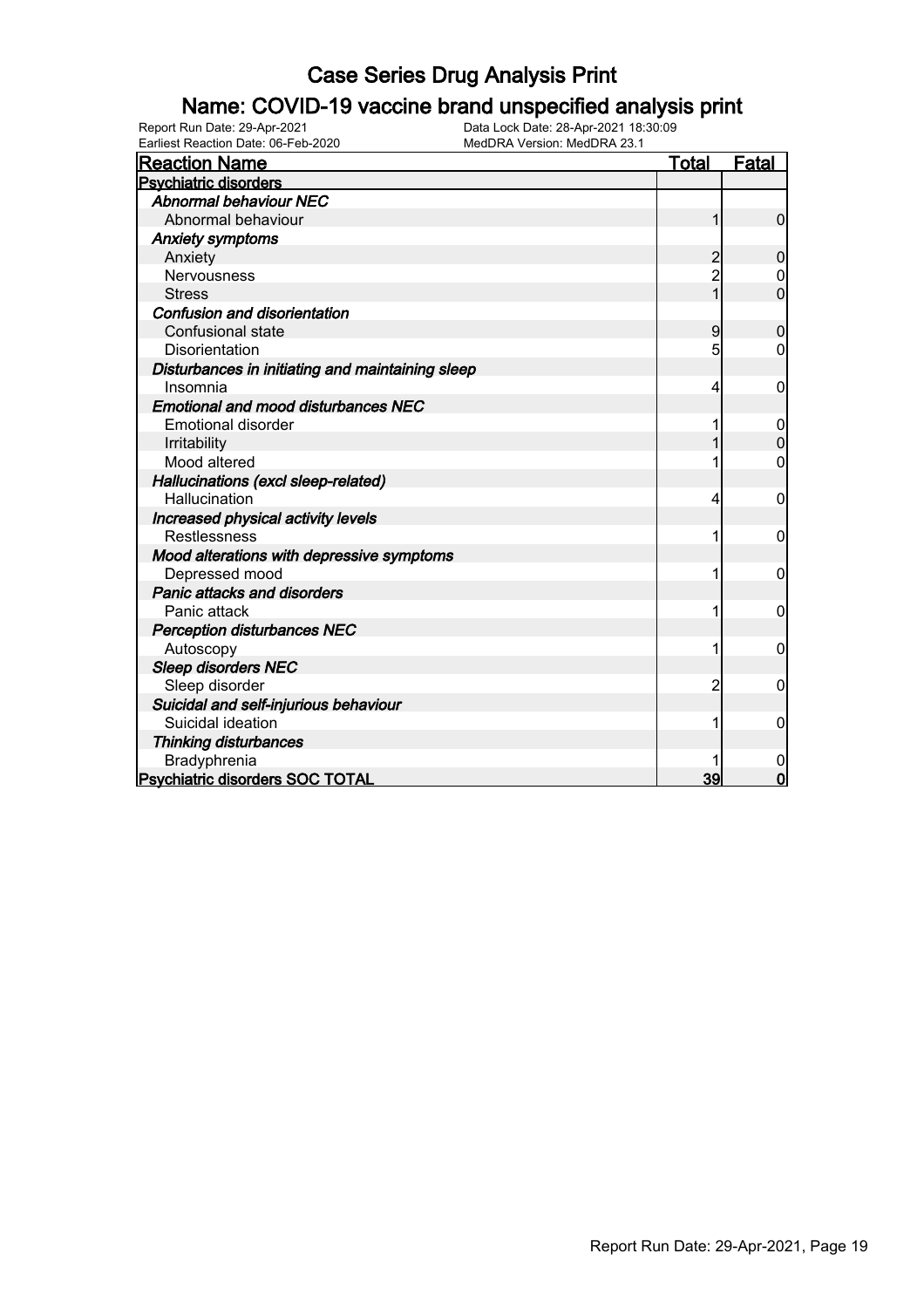### Name: COVID-19 vaccine brand unspecified analysis print

| <b>Reaction Name</b>                      | Total | Fatal |
|-------------------------------------------|-------|-------|
| Renal & urinary disorders                 |       |       |
| <b>Bladder and urethral symptoms</b>      |       |       |
| Dysuria                                   |       |       |
| Urinary incontinence                      |       |       |
| Glomerulonephritis and nephrotic syndrome |       |       |
| Nephrotic syndrome                        |       |       |
| <b>Renal lithiasis</b>                    |       |       |
| Nephrolithiasis                           |       |       |
| Renal neoplasms                           |       |       |
| Renal cyst                                |       |       |
| <b>Urinary abnormalities</b>              |       |       |
| Haematuria                                |       |       |
| Urine odour abnormal                      |       |       |
| Urinary tract signs and symptoms NEC      |       |       |
| Renal pain                                |       |       |
| Renal & urinary disorders SOC TOTAL       |       |       |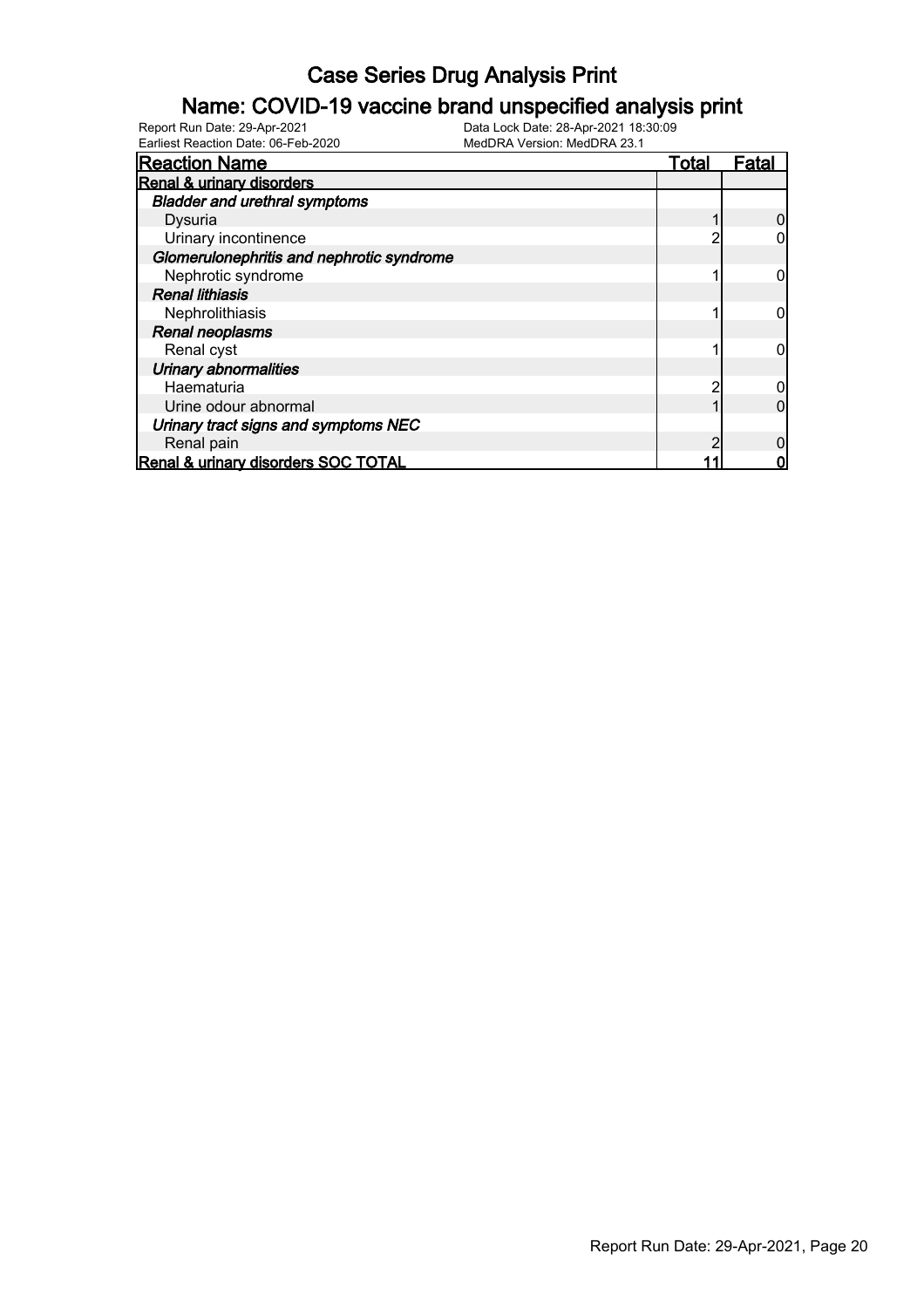### Name: COVID-19 vaccine brand unspecified analysis print

| Earliest Reaction Date: 06-Feb-2020           | MedDRA Version: MedDRA 23.1 |              |       |
|-----------------------------------------------|-----------------------------|--------------|-------|
| <b>Reaction Name</b>                          |                             | <u>Total</u> | Fatal |
| Reproductive & breast disorders               |                             |              |       |
| <b>Breast signs and symptoms</b>              |                             |              |       |
| <b>Breast pain</b>                            |                             |              |       |
| <b>Menopausal effects NEC</b>                 |                             |              |       |
| Premature menopause                           |                             |              |       |
| Menopausal effects on the genitourinary tract |                             |              |       |
| Postmenopausal haemorrhage                    |                             |              |       |
| <b>Menstruation and uterine bleeding NEC</b>  |                             |              |       |
| Menstruation irregular                        |                             |              |       |
| <b>Menstruation with decreased bleeding</b>   |                             |              |       |
| Amenorrhoea                                   |                             |              |       |
| <b>Menstruation with increased bleeding</b>   |                             |              |       |
| Polymenorrhoea                                |                             |              |       |
| Reproductive & breast disorders SOC TOTAL     |                             | 6            |       |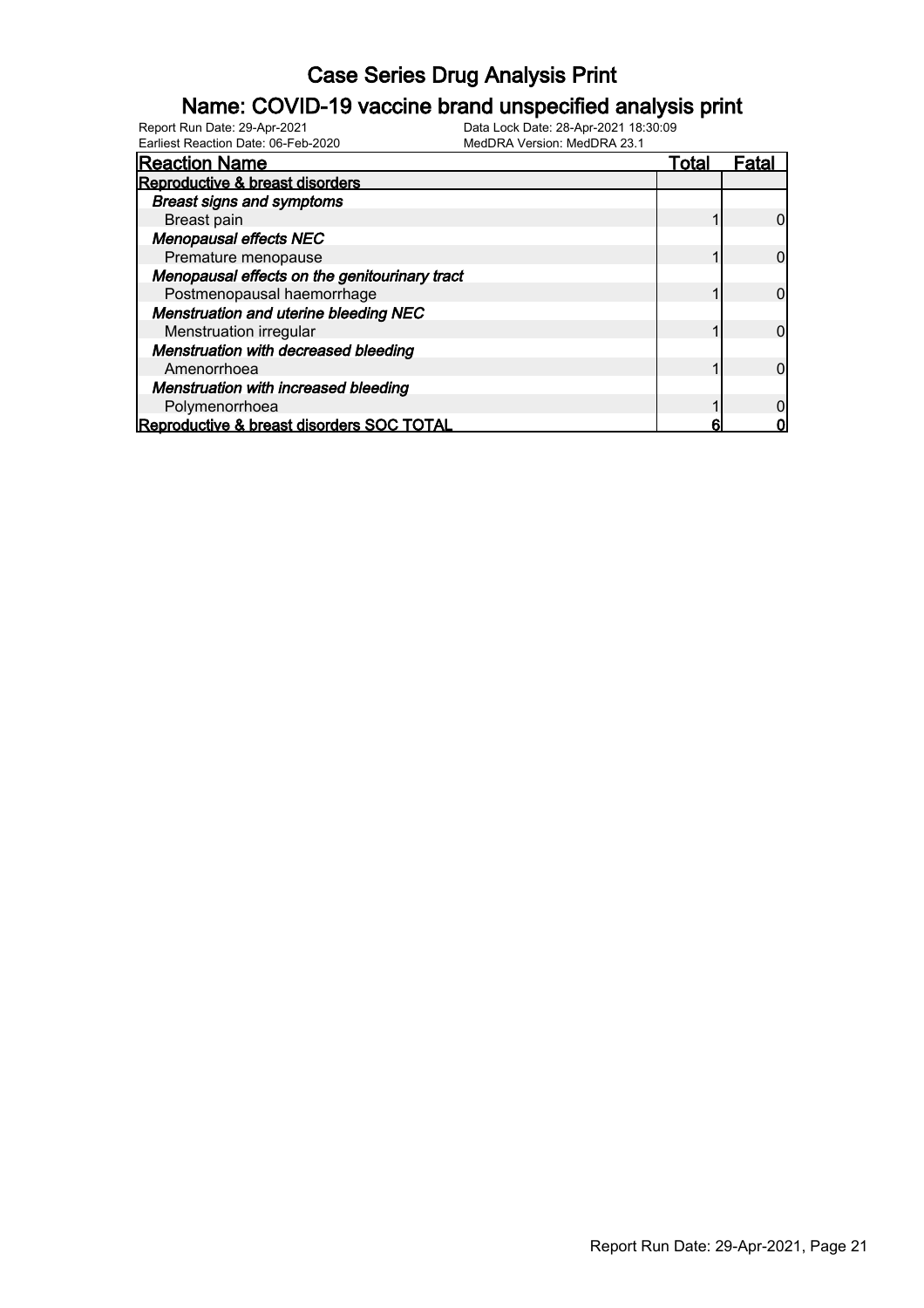### Name: COVID-19 vaccine brand unspecified analysis print

| <b>Reaction Name</b>                        | <b>Total</b> | <b>Fatal</b> |
|---------------------------------------------|--------------|--------------|
| <b>Respiratory disorders</b>                |              |              |
| <b>Breathing abnormalities</b>              |              |              |
| Dyspnoea                                    | 24           |              |
| Hypopnoea                                   |              |              |
| Bronchospasm and obstruction                |              |              |
| Asthma                                      |              |              |
| Chronic obstructive pulmonary disease       |              |              |
| Wheezing                                    |              | 0            |
| Coughing and associated symptoms            |              |              |
| Cough                                       |              | 0            |
| Haemoptysis                                 |              | 0            |
| Productive cough                            |              |              |
| Nasal congestion and inflammations          |              |              |
| Nasal congestion                            |              | 0            |
| <b>Nasal disorders NEC</b>                  |              |              |
| Epistaxis                                   | 2            | 0            |
| Pulmonary thrombotic and embolic conditions |              |              |
| Pulmonary embolism                          |              |              |
| <b>Respiratory tract disorders NEC</b>      |              |              |
| Lung disorder                               |              | 0            |
| Upper respiratory tract signs and symptoms  |              |              |
| Oropharyngeal pain                          | 5            |              |
| Rhinorrhoea                                 |              |              |
| Yawning                                     |              |              |
| <b>Respiratory disorders SOC TOTAL</b>      | 56           |              |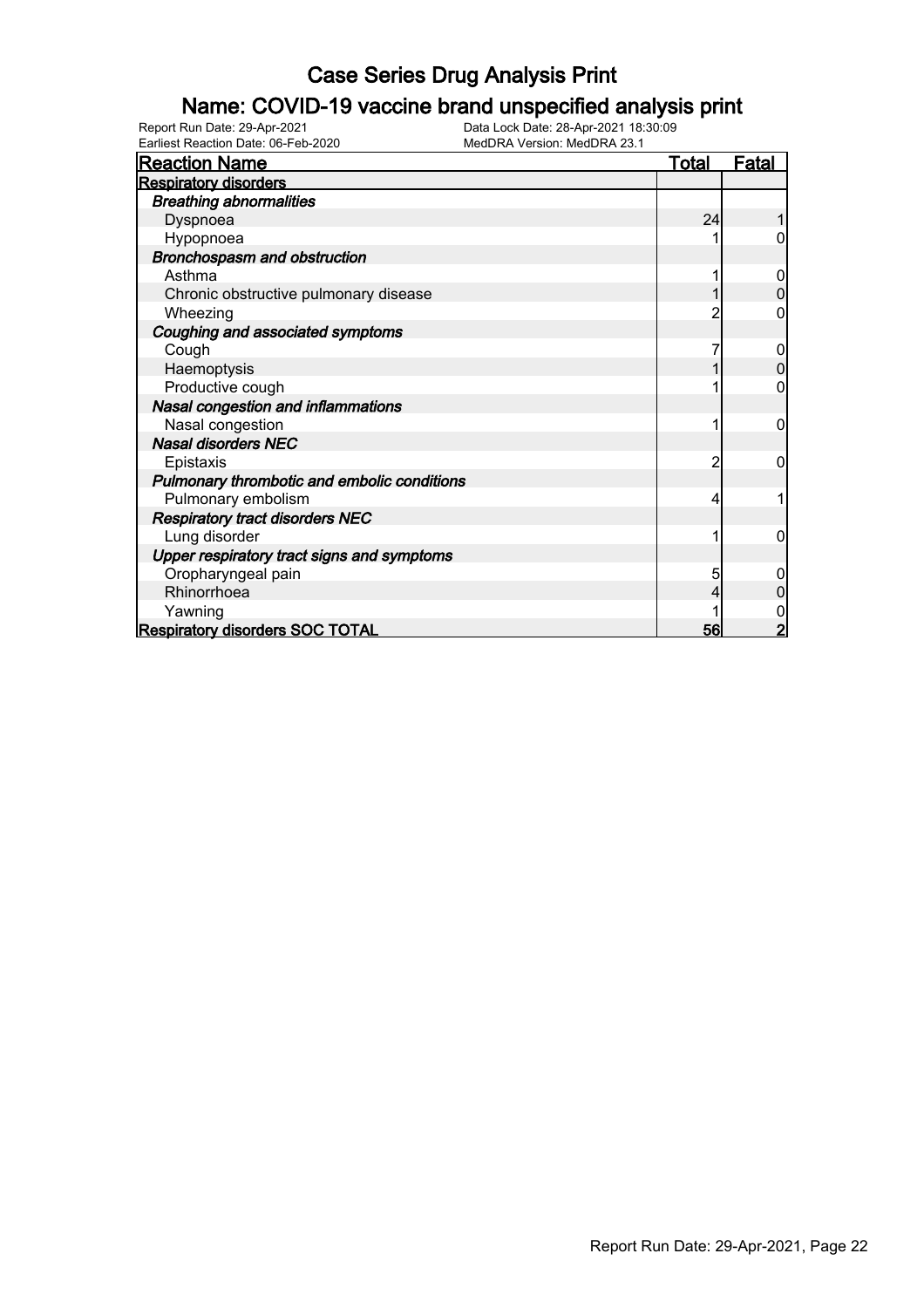### Name: COVID-19 vaccine brand unspecified analysis print

| <b>Reaction Name</b>                            | <u>Total</u>   | Fatal                                |
|-------------------------------------------------|----------------|--------------------------------------|
| <b>Skin disorders</b>                           |                |                                      |
| <b>Alopecias</b>                                |                |                                      |
| Alopecia                                        | $\overline{2}$ | $\boldsymbol{0}$                     |
| Apocrine and eccrine gland disorders            |                |                                      |
| Cold sweat                                      | 5              | $\mathbf 0$                          |
| Hyperhidrosis                                   | 16             | $\mathbf 0$                          |
| Night sweats                                    | $\overline{2}$ | $\overline{0}$                       |
| <b>Bullous conditions</b>                       |                |                                      |
| <b>Blister</b>                                  |                | $\mathbf 0$                          |
| <b>Blood blister</b>                            | 1              | $\mathbf 0$                          |
| Dermal and epidermal conditions NEC             |                |                                      |
| Dry skin                                        | 1              | 0                                    |
| Scar pain                                       |                | $\overline{0}$                       |
| Sensitive skin                                  |                | $0\atop 0$                           |
| Skin burning sensation                          |                |                                      |
| Skin discolouration                             |                | $\begin{matrix} 0 \\ 0 \end{matrix}$ |
| Skin indentation                                |                |                                      |
| Skin reaction                                   |                | $\mathbf{0}$                         |
| Skin swelling                                   |                | $\overline{0}$                       |
| Dermatitis and eczema                           |                |                                      |
| Dermatitis allergic                             |                | $\mathbf 0$                          |
| Erythemas                                       |                |                                      |
| Erythema                                        | 12             | $\mathbf 0$                          |
| <b>Exfoliative conditions</b>                   |                |                                      |
| Skin exfoliation                                | 1              | $\mathbf 0$                          |
| Photosensitivity and photodermatosis conditions |                |                                      |
| Photosensitivity reaction                       |                | $\boldsymbol{0}$                     |
| <b>Pruritus NEC</b>                             |                |                                      |
| <b>Pruritus</b>                                 | 18             | $\mathbf 0$                          |
| Purpura and related conditions                  |                |                                      |
| Petechiae                                       | 1              | $\overline{0}$                       |
| Rashes, eruptions and exanthems NEC             |                |                                      |
| Rash                                            | 25             | $\mathbf 0$                          |
| Rash erythematous                               | 3              | $\begin{matrix} 0 \\ 0 \end{matrix}$ |
| Rash macular                                    | $\overline{1}$ |                                      |
| Rash papular                                    |                | $\mathbf{0}$                         |
| Rash pruritic                                   | 8              | $\overline{0}$                       |
| Rash vesicular                                  | 1              | $\mathbf 0$                          |
| <b>Urticarias</b>                               |                |                                      |
| Urticaria                                       |                | $\mathbf 0$                          |
| <b>Skin disorders SOC TOTAL</b>                 | 115            | $\mathbf 0$                          |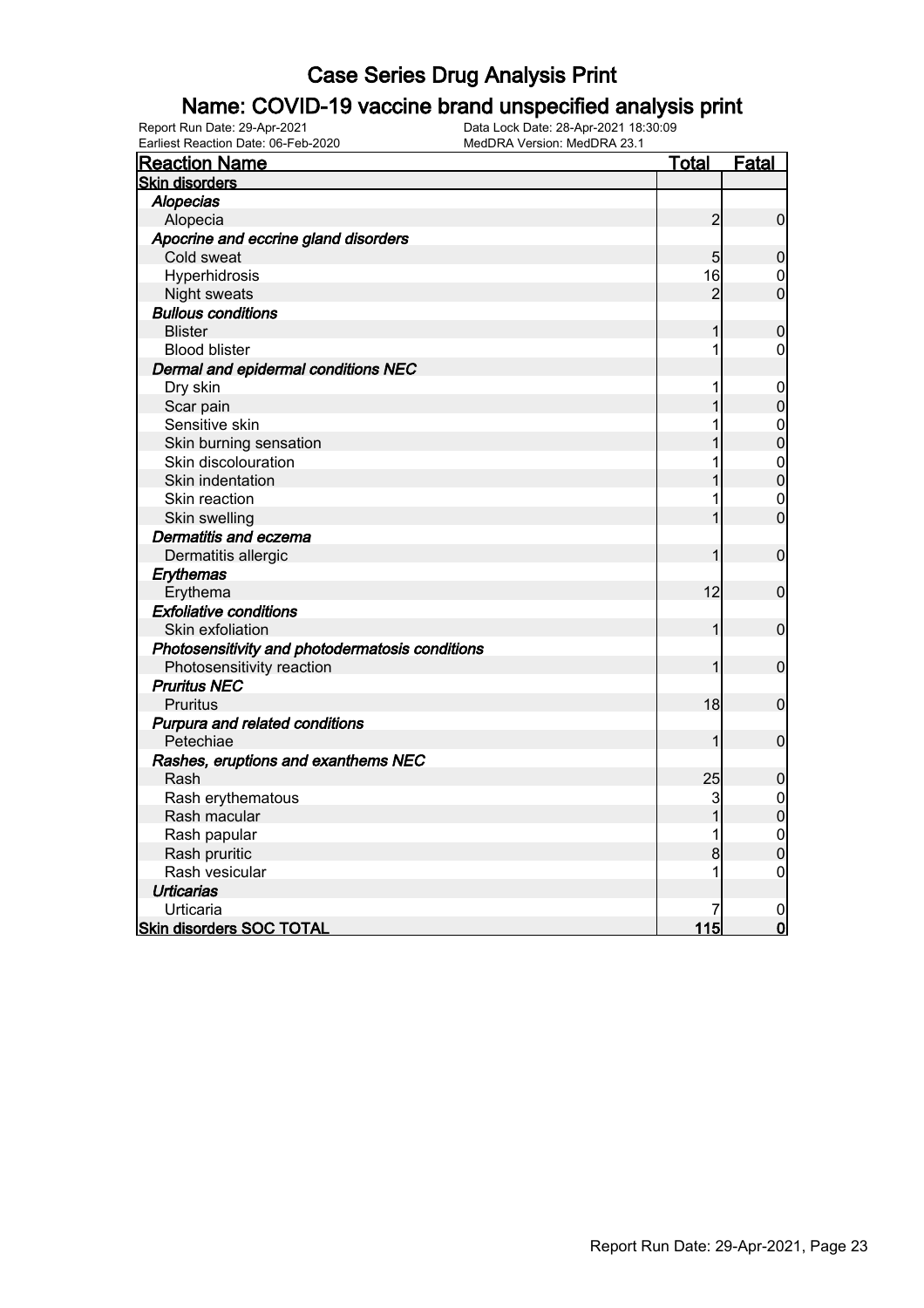### Name: COVID-19 vaccine brand unspecified analysis print

| Report Run Date: 29-Apr-2021        | Data Lock Date: 28-Apr-2021 18:30:09 |       |       |
|-------------------------------------|--------------------------------------|-------|-------|
| Earliest Reaction Date: 06-Feb-2020 | MedDRA Version: MedDRA 23.1          |       |       |
| <b>Reaction Name</b>                |                                      | Total | Fatal |
| Social circumstances                |                                      |       |       |
| <b>Disability issues</b>            |                                      |       |       |
| <b>Bedridden</b>                    |                                      |       |       |
| Social circumstances SOC TOTAL      |                                      |       | וח    |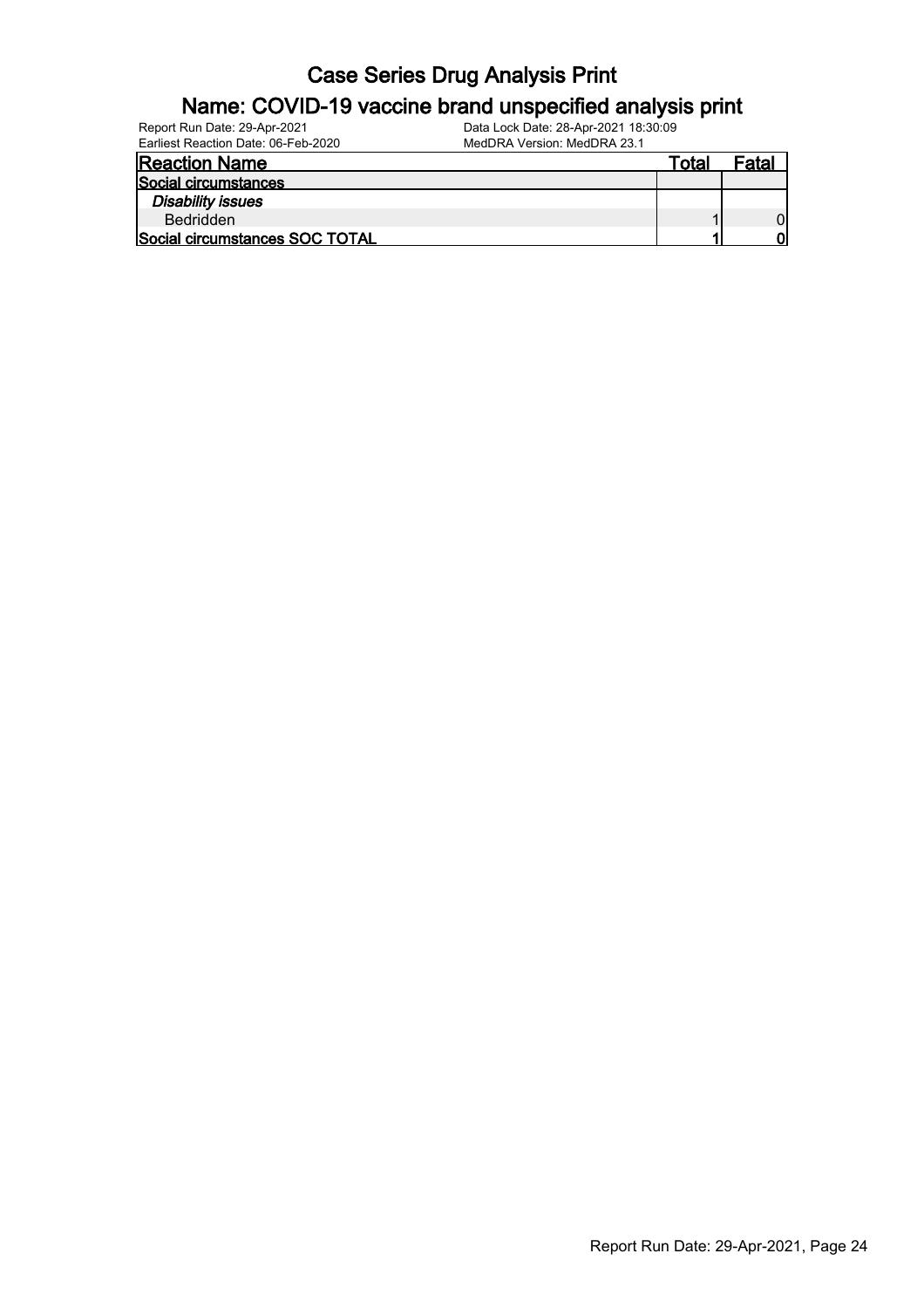| Name: COVID-19 vaccine brand unspecified analysis print             |                                                                     |       |       |  |  |
|---------------------------------------------------------------------|---------------------------------------------------------------------|-------|-------|--|--|
| Report Run Date: 29-Apr-2021<br>Earliest Reaction Date: 06-Feb-2020 | Data Lock Date: 28-Apr-2021 18:30:09<br>MedDRA Version: MedDRA 23.1 |       |       |  |  |
| <b>Reaction Name</b>                                                |                                                                     | Total | Fatal |  |  |
| Surgical & medical procedures                                       |                                                                     |       |       |  |  |
| <i><b>Immunisations</b></i>                                         |                                                                     |       |       |  |  |
| COVID-19 immunisation                                               |                                                                     |       |       |  |  |
| Joint therapeutic procedures                                        |                                                                     |       |       |  |  |
| Knee operation                                                      |                                                                     |       |       |  |  |
| Surgical & medical procedures SOC TOTAL                             |                                                                     | ◠     |       |  |  |